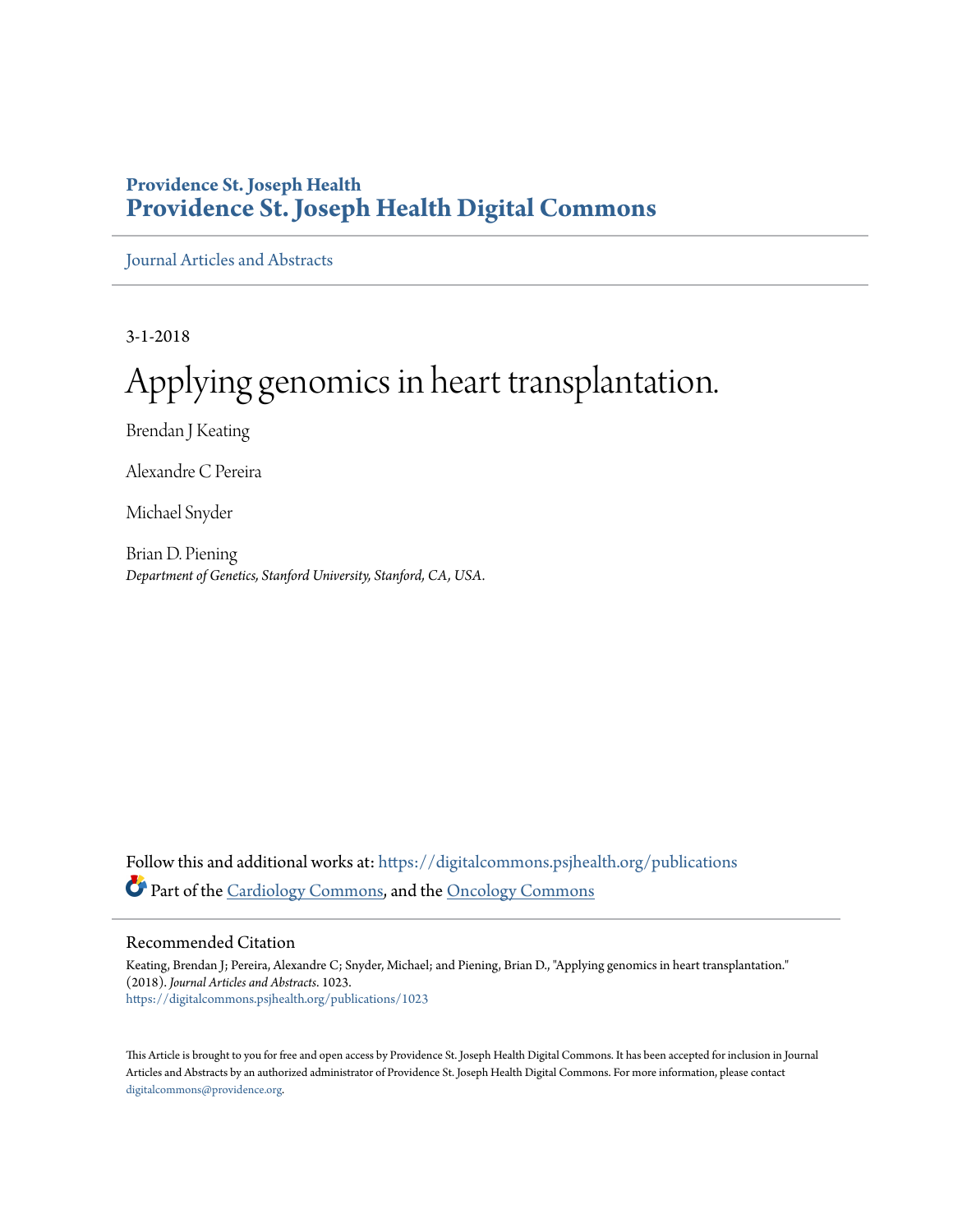

## **HHS Public Access**

Author manuscript

Transpl Int. Author manuscript; available in PMC 2018 June 06.

Published in final edited form as:

Transpl Int. 2018 March ; 31(3): 278–290. doi:10.1111/tri.13119.

## **Applying genomics in heart transplantation**

**Brendan J. Keating**1,2, **Alexandre C. Pereira**3, **Michael Snyder**4, and **Brian D. Piening**<sup>4</sup>

<sup>1</sup>Division of Transplantation, Department of Surgery, Perelman School of Medicine, The University of Pennsylvania, Philadelphia, PA, USA

<sup>2</sup>Department of Pediatrics, Perelman School of Medicine, The University of Pennsylvania, Philadelphia, PA, USA

<sup>3</sup>Laboratory of Genetics and Molecular Cardiology, Heart Institute (InCor), University of São Paulo Medical School Hospital, São Paulo, Brazil

<sup>4</sup>Department of Genetics, Stanford University, Stanford, CA, USA

## **SUMMARY**

While advances in patient care and immunosuppressive pharmacotherapies have increased the lifespan of heart allograft recipients, there are still significant comorbidities post-transplantation and 5-year survival rates are still significant, at approximately 70%. The last decade has seen massive strides in genomics and other omics fields, including transcriptomics, with many of these advances now starting to impact heart transplant clinical care. This review summarizes a number of the key advances in genomics which are relevant for heart transplant outcomes, and we highlight the translational potential that such knowledge may bring to patient care within the next decade.

#### **Keywords**

genes; genomics; histocompatibility and immunogenetics; immunobiology; molecular diagnostic; proteomics

### **Introduction**

Heart transplantation is often the only available treatment for patients with significant congenital cardiac disease and/or end-stage heart failure [1,2]. Advances in immunosuppressive therapies (IST), surgical techniques, and preoperative and postoperative patient management have yielded substantial gains in short- and long-term post-transplant outcomes over the last few decades [2]. Despite these advances, the 5-year heart allograft

**Conflict of interests** The authors have declared no conflict of interests.

**Correspondence** Brendan J. Keating, Division of Transplantation, Department of Surgery, Perelman School of Medicine, The University of Pennsylvania, 3400 Spruce Street, 2 Dulles Pavilion, Philadelphia, PA, USA. Tel.: +1 267 760-4507; fax: 215-662-2244; bkeating@upenn.edu. Brendan J. Keating<http://orcid.org/0000-0002-3320-3723>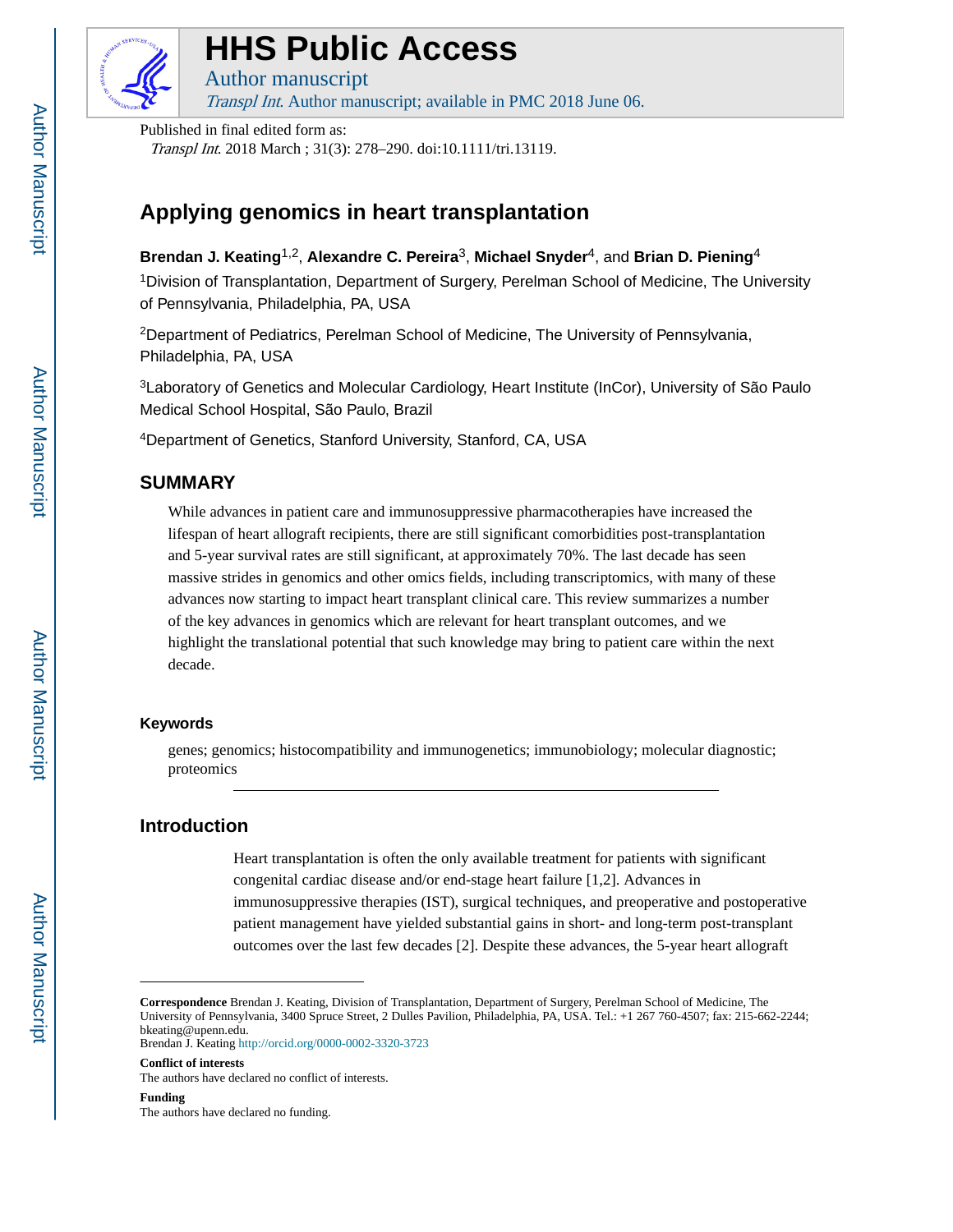survival rates are ~71%, because of an interplay of immune related as well as nonimmune comorbidities including hypertension, diabetes, dyslipidemia, a range of coronary diseases, infection, renal insufficiency, and malignancies [3]. Acute rejection (AR) is most likely to occur in the first three to twelve months post-transplant, with at least one rejection episode occurring in upwards of 50% of cardiac transplant recipients. AR remains a frequent and life-threatening complication increasing the risk of acute and downstream graft damage [1,4] and greatly impacts the progression of chronic allograft vasculopathy (CAV), which is the leading cause of diminished cardiac allograft survival [1]. Acute and chronic rejection pathogeneses are complex, affected by many established factors such as human leukocyte antigen (HLA) mismatches, immunosuppression regimens, compliance, and recipient age [5].

Patients who receive renal allograft from HLA-identical donors can undergo acute or chronic rejection, indicating a role for non-HLA factors in alloimmunity [6]. Large-scale retrospective analyses of 10-year national registry data show that ~18% of allograft failures are attributable to donor–recipient (D-R) HLA genetic factors, with 38% of the failures reported to be caused by immunological reactions against non-HLA factors (as observed in HLA-identical sibling grafts) [7]. There is a clear lack of knowledge of the genetic underpinnings of allograft rejection and other complications of transplantation, and understanding these processes may advance clinical management of individual heart transplant recipients and impact short- and long-term allograft survival. While assessment of HLA compatibility for heart transplant donor–recipient (D-R) selection is an important factor for graft survival outcomes, it is not always predicated in all transplant centers, because of limited pools of available organs and time constraints with recovery of thoracic organs from deceased donors, but it is becoming increasingly implemented and standardized across national programs [8].

The last decade has seen staggering progress in genomic and other omic technologies, and their application in the Mendelian and complex disease arena. Since the initial draft sequences of the first human genomes nearly 15 years ago, genetic single nucleotide polymorphism (SNP) maps have been generated across the major human populations using genome-wide genotyping panels of typically >500 000 to several million SNP markers. This has facilitated the advent of genome-wide association studies (GWAS) which have led to the elucidation of robust genetic associations for the vast majority of polygenic traits and diseases with heritable components [9]. Subsequent advances in sequencing chemistries and advanced engineering allowed the capture and sequencing of the known gene-coding regions, termed whole-exome sequencing (WES) as well as whole-genome sequencing (WGS). These processes have become more affordable in the last 2–3 years, and sequencing of thousands of large reference populations has facilitated characterization of common and rarer genetic variants [10], leading to the broad observation that two unrelated human genomes differ by  $\sim$ 3.5 million to 10 million polymorphisms, depending on their respective ancestral backgrounds. WGS of human populations also shows that an average genome contains ~100 genuine loss-of-function (LoF) variants (defined as variants ablating all of part of a gene product/function), with  $\sim$  20 genes having LoFs in both copies [11]. Two copy LoFs may cause graft rejection through the LoF gene product in the donor being treated as an allogenic epitope [12–16]. Additional sources of neo-antigens include stop-loss mutations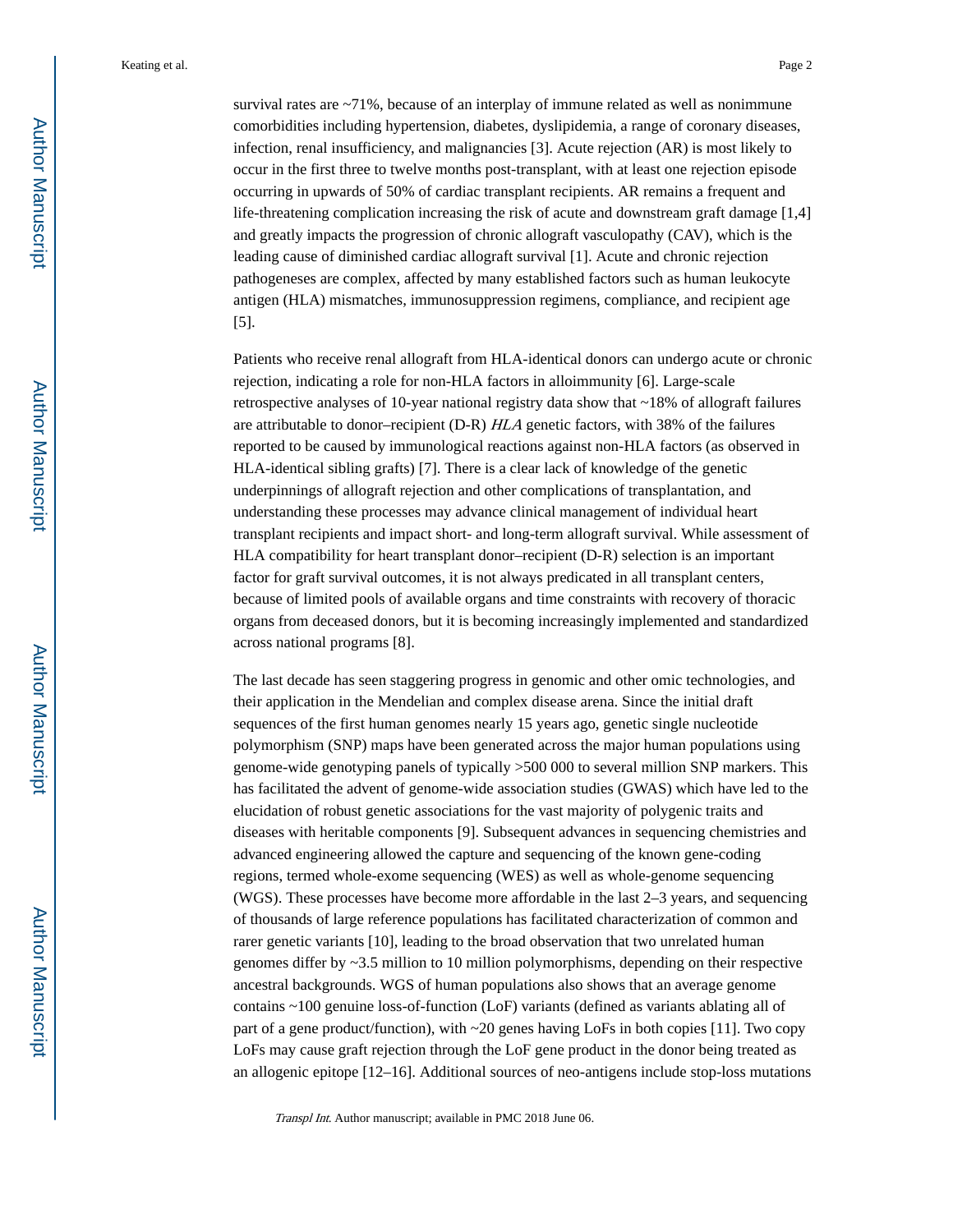where the conventional stop codon is disrupted resulting in novel amino acids being synthesized. Indeed, recent WES in >15 500 human protein-coding genes in >2 000 individuals of diverse ancestry identified more than 500 000 variants < 1% frequency with an average of >13 500 low-frequency variants observed per individual, of which ~2% was predicted to impact the function of  $>$  300 genes, per genome assessed [11,17]. While it is clear that a broad spectrum of genetic differences could represent significant reservoirs of potential mHA differences which could potentially contribute to allogenicity and thus acute rejection pathology, there have been limited efforts to date to look at the global mismatches of amino acids between donors and recipients.

Studies of genetic polymorphisms in association studies using large well-characterized heart transplant cohorts are currently lacking. We also discuss how advances in genome-wide tools can be used to unveil sources of potential alloimmunity in, and beyond, conventional HLA regions, and we outline a number of key genomic studies in pharmacological genes (pharmacogenes) relevant in the transplant setting and where such knowledge may begin to be implemented in broader clinical care in pre- and postcardiac transplant clinical management. We discuss a recently formed transplant genomic consortium whose aims are to discover and validate genome-wide associations for a number of complications posttransplant. We also outline recent advances in the development of molecular characterization of allograft biopsies, as well as noninvasive or minimally invasive biofluids, for diagnoses and prognostication of acute rejection. This is particularly relevant in the post-transplant cardiac allograft setting where standard-of-care in many post-transplant clinics necessitates frequent highly invasive protocol biopsies to assess rejection at a histopathology level.

#### **Genetics and genome-wide studies in heart transplantation**

#### **The human major histocompatibility complex (MHC) and natural killer cell immunoglobulin-like receptor (KIR) regions**

The Human *MHC* region, located on the short arm of chromosome 6, comprising  $\sim$ 200 coding genes including the HLA Class I (HLA-A,-B, and -C), II (HLA-DPA1,-DPB1,- $DOA1$ ,- $DOB1$ ,- $DRA$ , and  $-DRB1$ ), and III gene families, with HLA Class I and II exons being the most polymorphic regions observed across the human genome. The MHC region consistently shows the strongest associations for a wide range of diseases and phenotypes [9], and associations of HLA polymorphisms with transplant outcomes are well-established [18–21]. HLA Class I/II molecules are key proteins responsible for the presentation of endogenously and exogenously derived peptides to T cells.

HLA Class I and Class II matching is well established in graft outcomes in renal and hematopoietic cell transplantation (HCT). While there is a clear role for HLA compatibility in transplantation outcomes of other solid organs, currently, the use of HLA matching is not performed in all heart transplant regions, because oflimited availability of organs and time constraints with HLA typing and recovery of organs. De novo antibody production has a clear impact on cardiac allograft recipient survival (Hazard Ratio > 3), with HLA Class II DQ-specific donor-specific antibody (DSA) being observed with poorer outcomes [22,23]. There is also an increasing body of evidence that nonclassical HLA molecules, such as HLA-G, also impact transplant outcomes [24,25,26]. There is a major need for more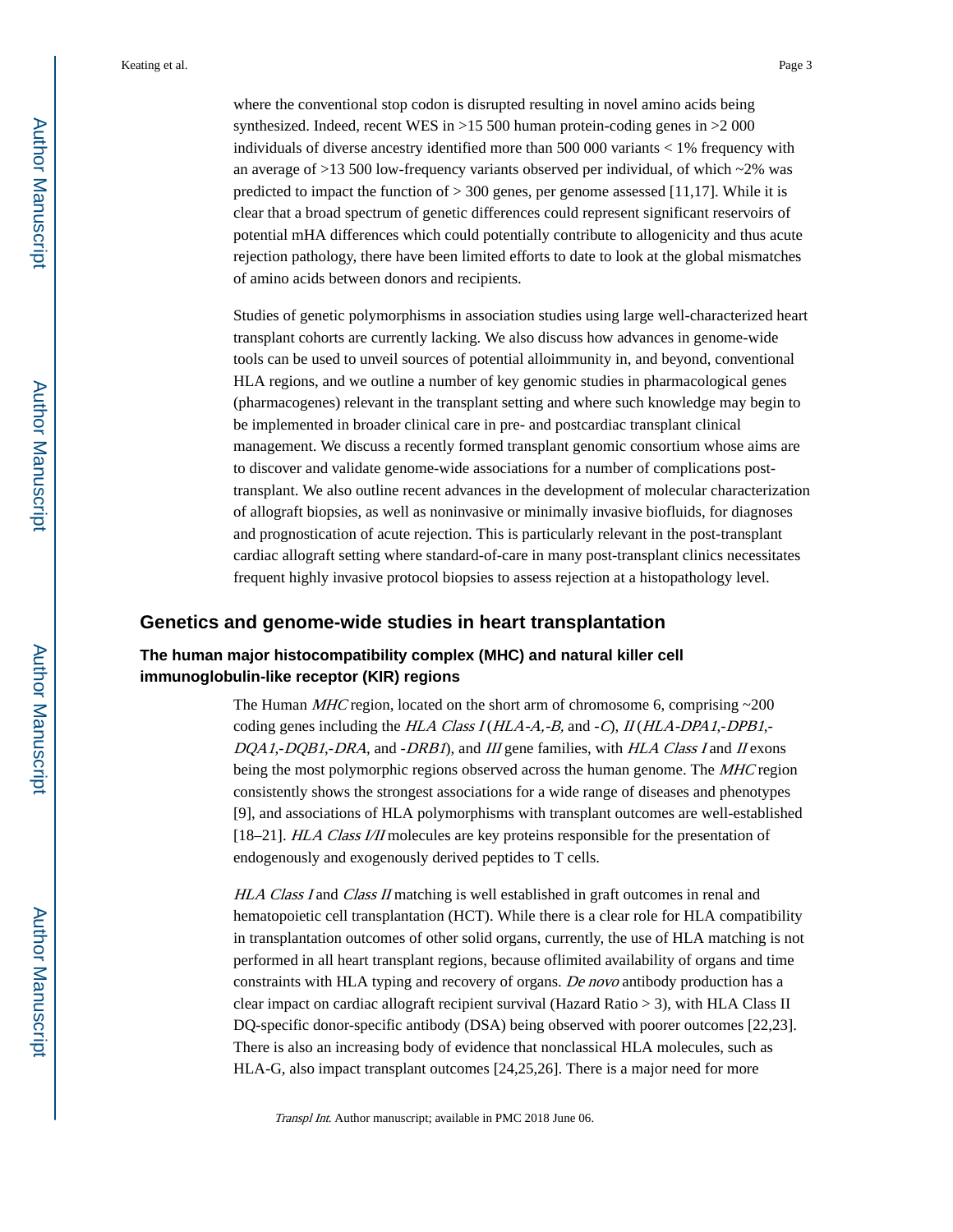comprehensive catalogs of polymorphisms across the HLA Class I, II, and wider MHC regions such as the Immuno Polymorphism Database (IPD) which contains a wealth of HLA alleles [27], although there is still a limited amount of HLA datasets from non-EA populations. There is an ever-growing body of clinical data showing that epitope-based HLA matching is superior to conventional HLA antigen matching for a range of post-transplant clinical outcomes, and it is likely that these approaches will become a major consideration in clinical D-R matching in the next few years [28,29].

The KIR region, the second most polymorphic region in the genome after the MHC, is comprised of a family of 13 genes on chromosome 19 [30]. KIRs play essential roles in educating and regulating the ability of NK cells to sense and respond to HLA Class I surface expression and have been shown to have critical roles in human health and are implicated in multiple immune-related diseases [31–33], and clinical studies show associations of combinatorial diversity of KIR and HLA alleles with multiple diseases, including infections and autoimmune disorders [18,20,21]. KIR/HLA Class I incompatibility exemplifies how interactions may negatively impact histocompatibility and while the impact of KIR-HLA mismatch in transplantation is controversial  $[21,34]$ , recent studies do show evidence of *KIR* genotype associations with kidney and HCT transplant-related outcomes [35–37], although no well-powered studies to date have been performed in heart transplantation. There is some recent intriguing data that indicate that surveillance of CD28 and KIR2D receptor expression on T lymphocytes correlate with immune status of both heart and liver recipients [38]. As KIR and HLA Class I genes are located on different chromosomes, the statistical power to assess potential SNP–SNP interactions becomes very constrained. Where HLA and KIR have not been directly sequenced, it is possible to infer or "impute" HLA and KIR amino acid status from GWAS, WES, and WGS datasets using a number of different open-source algorithms [39–42]. Such approaches may add significant insight into additional HLA/KIR associations with transplant outcome particularly where samples were not typed at high resolution or at all, which is the case for most liver transplant centers.

#### **Genetic association studies in transplantation across the rest of the human genome**

It is also becoming increasingly evident that non-HLA variants, often termed minor histocompatibility antigen (mHA), impact rejection risk in transplantation [6,7,43,44]. In females receiving a male kidney allografts, worst survival outcomes were observed versus all other gender–gender D-R combinations [45]. This has been attributed in part to the H-Y antigen, against the Y-chromosome male-enhanced antigen MEA1 gene which has been associated with acute renal rejection [46]. D-R genetic differences in mHA across the entire human genome have yet to be investigated at large-scale in the solid organ transplant setting let alone in the cardiac transplant setting.

Association studies of polymorphisms in a priori candidate genes are notorious for publication bias and spurious and inconsistent results, and there are often confounding issues across sites such as adjustment for ancestry of the study participants [47]. The majority of genetic studies in transplantation outcomes published to date have mostly been limited to <sup>a</sup> priori candidate gene regions, suffer from small study sample sizes, and lack of replication in independent studies. The clinical and demographic covariates of recipient and donors in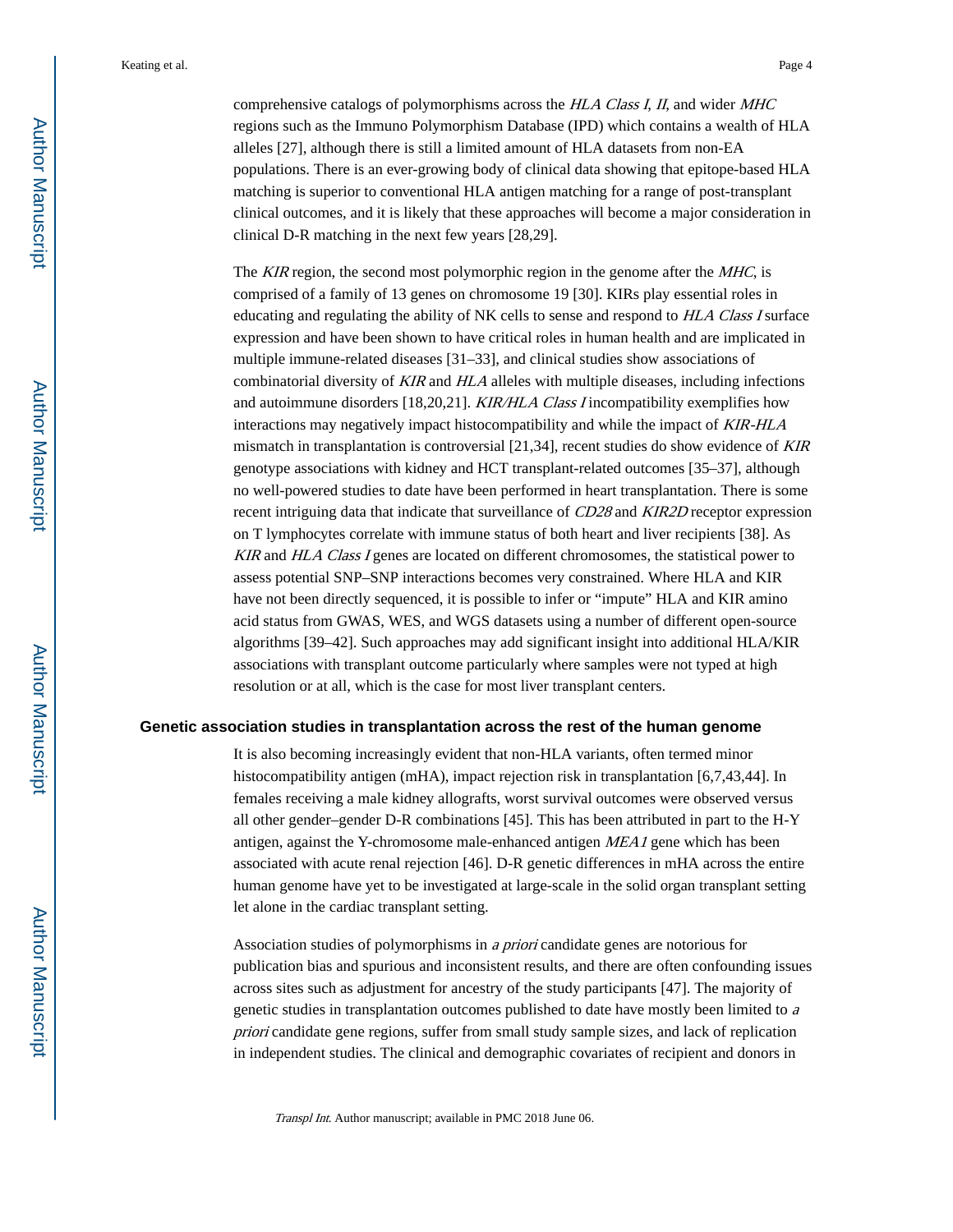transplantation are extremely complex relative to most common genetic disease studies, and it is thus not surprising that apart from pharmacogenetic/genomic studies with large effect sizes in genes known to impact that replication of initial findings is limited.

To date, only a handful of solid organ transplant GWA studies have been performed in modest numbers of patients and have focused mostly on renal transplantation (reviewed in an accompanying review article in this edition [48]) with very few significant findings. The only GWA study using heart transplant subjects was performed in relation to skin cancer outcomes [49]. There have been several dozen candidate genes studies in the heart transplant field, but only two studies used over 500 DNA samples. Four beta-adrenergic receptor (βAR) polymorphisms were screened by Khush *et al* in donor hearts to assess left ventricular (LV) dysfunction after brain death in 1 043 heart transplant donors from 2001 to 2006 [50]. The β2AR-46 SNP was significantly associated with LV systolic dysfunction in multivariable regression analyses, with carriage of the less common variants significantly impacting LV ejection fraction. The β1AR1165 and β2AR46 SNPs were associated with increased inotropic dopamine requirement during procurement of the allograft (OR of 2.6 for requiring  $>10 \mu g/kg/min$  of dopamine compared to those with the homozygous wild-type genotypes). Gallardo and colleagues examined the impact of common mitochondrial variants and contiguous stretches of variants or "haplotypes," on end-stage heart failure in patients undergoing heart transplantation, in relation to CAV and graft survival, in 450 recipients, 248 donors, and 206 healthy controls [51]. Carriage of mitochondrial haplogroup H was significantly higher in recipients versus controls [OR: 1.86 (95% CI: 1.27–2.74),  $P =$ 0.014, and in recipients versus donors (OR: 1.47 [95% CI: 0.99–2.19),  $P = 0.032$ ]) after adjustment for age and sex. In CAV patients versus non-CAV patients, the haplogroup Uk was observed to be significantly more frequent (OR: 4.1 [95% CI: 1.51–11.42],  $P = 0.042$ ). Additionally, haplogroups in the heart donor were observed to have no impact on the morbidity or graft survival after heart transplantation.

There is an ever-growing catalog of specific variants that impact drug uptake, metabolism, clearance, efficacy, and severe adverse events [52,53]. Large consortia, such as the Clinical Pharmacogenetics Implementation Consortium (CPIC) [54] and the Pharmacogenomics Research Network (PGRN) [53], are making significant advances in discovery and systematic documentation of a number of these key pharmacogenes and specific polymorphisms of major clinical value. Transplant patients are exposed to large number of pharmacotherapies over extensive periods of time including, immunosuppressants, inotropic, anti-hypertensive, and dyslipidemia agents as well as anti-fungal, anti-viral and antibiotic treatments, and chemotherapies. Table 1 outlines the most commonly prescribed drugs preand postcardiac transplant, and known genes and variants which impact patient responses to these drugs. Table 1 also outlines the current CPIC and PGRN guidelines along with the current FDA recommendation for patient monitoring/testing for these drugs. There has been much focus to date on the pharmacogenetics/pharmacogenomics of tacrolimus, the most commonly used immunosuppressant, as there is high interindividual variability in dosing required to reach, and to maintain, optimal therapeutic trough levels [55]. The narrow therapeutic range requires close monitoring of plasma drug concentrations especially during the initial period post-transplant. Trying to balance avoidance of overimmunosuppression, which can lead to nephrotoxicity and increased risks of opportunistic infections, against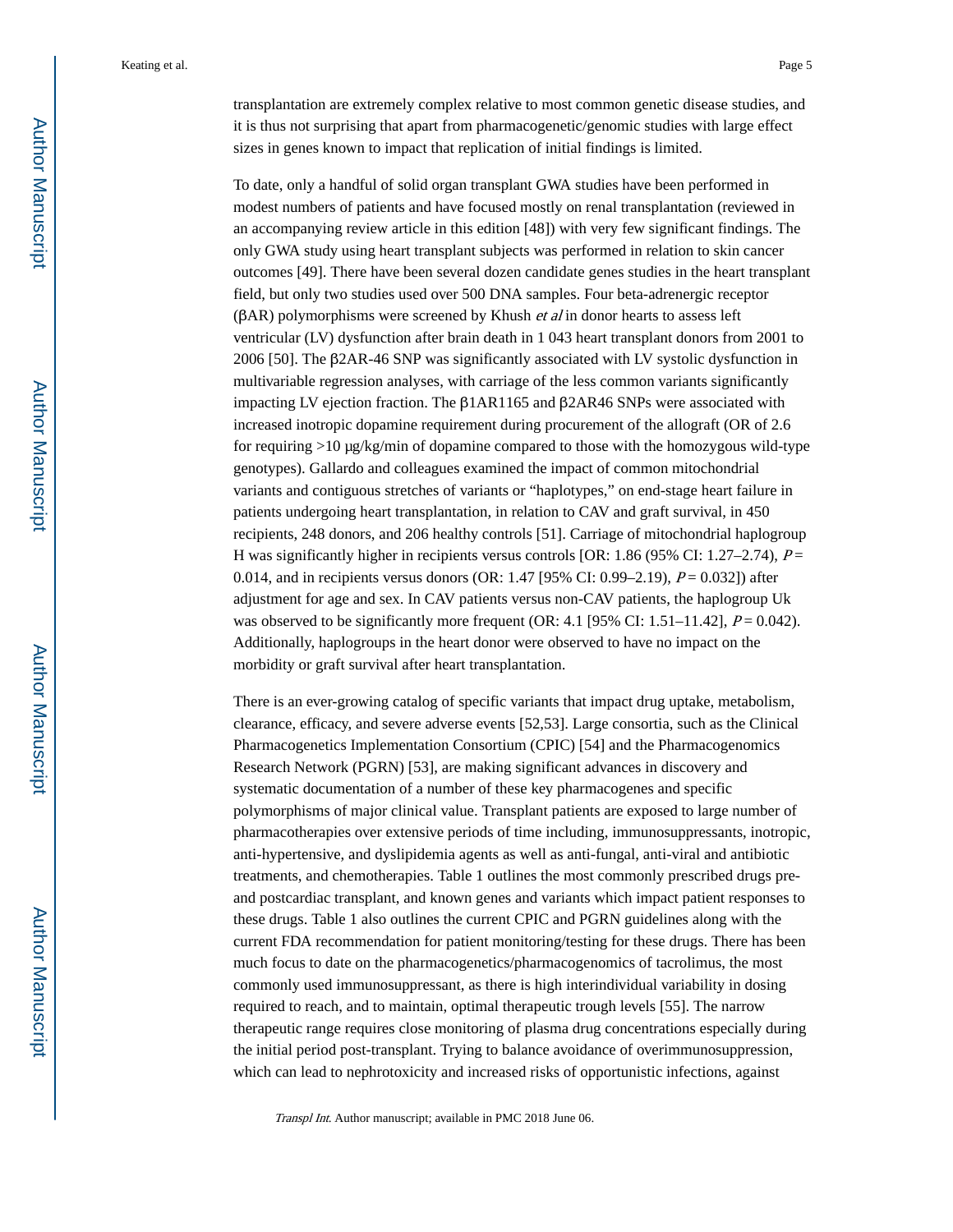undersuppression of the allograft recipient, which can lead to increased risk of acute rejection, can be challenging in many patients [56]. While gender, age, BMI, type 2 diabetes status and exposure to calcium channel blockers influence tacrolimus blood levels and clearance, an intronic LoF variant CYP3A5\*3 (rs776746), in cytochrome P450 3A5  $(CYP3A5)$ , the main enzyme that metabolized tacrolimus, explains  $\sim$ 45% of drug level and 30% of clearance. CYP3A5\*1 classically referred to a functional gene copy of CYP3A5, but without ascertainment of all variants in the gene-coding regions, as well as in the intronic and untranslated regions, then a "CYP3A5\*1 functional gene status" cannot truly be derived. Additional variants, including CYP3A5  $*2$ ,  $*5$ ,  $*6$ ,  $*7$ ,  $*10$ , and CYP3A4 22<sup>\*</sup>, cause LoF or reduced expression of these key enzymes and have been found to explain an additional 20% of the genetic variance in tacrolimus blood levels. The allele frequency of  $\mathbb{C}YP3A5^{*3}$  is  $\approx$ 82–95% in European ancestral populations and ranges from 33% in African to 75–85% in Asian and 75% in Mexican populations [57]. Higher carriage of LoF SNPs in CYP3A5, as observed in European, Hispanic, and Asian populations, invariably requires that less tacrolimus dosing be administered to reach and maintain optimal trough level, and indeed, less nephrotoxicity and side effects are observed because of lower cumulative tacrolimus exposure. African Americans are known to have higher rates of rejection following kidney transplantation, which may be caused in part from failure to reach therapeutic immunosuppression dosing of tacrolimus [58,59].

Ancestry has also been shown to play an important role in heart transplantation. A retrospective analysis of over 20 000 adult heart allograft recipients transplanted from 1997 through 2007 assessed the impact of D-R race-matching, on mortality using 23 variables and D-R interaction terms. African Americans recipients were shown to have an 11.4% absolute decrease in 10-year survival and a 46% proportional increase in the risk of cumulative mortality (HR, 1.46; 95% CI, 1.24 to 1.72;  $P < 0.001$ ) versus European recipients [60]. Decreased survival in recipients from African American allograft donors or any other racial groups was not observed to be improved with race-matched transplantation in this study. African Americans have been shown to exhibit poorer transplant outcomes versus those of European ancestry, even after adjusting for clinical and socioeconomic covariates [61]. Using United Network for Organ Sharing (UNOS) registry data for 14 265 heart transplant patients, a 13-point risk score incorporating age, race, sex, HLA matching showed high predictive ability for clinically important rejection episodes within 1 year [62]. Race was observed to impact one-year rejection rates; when excluding individuals of European ancestry, individuals of non-European ancestry had comparable rejection rates, with the exception of cardiac allograft recipients of Asian descent, who had reduced rates of rejection.

#### **The international genetics & translational research in transplantation network (iGeneTRAiN)**

Large well-characterized numbers of genome-wide datasets are needed for D-R pairs or for recipient-only samples, to accrue sufficient numbers of transplant-related phenotypes/events [63]. This was one of the main considerations for establishing iGeneTRAiN, whose initial aims are to generate and harmonize genome-wide genotyping and phenotypic datasets across transethnic heart, kidney, liver, and lung transplant studies, and integrating analyses and risk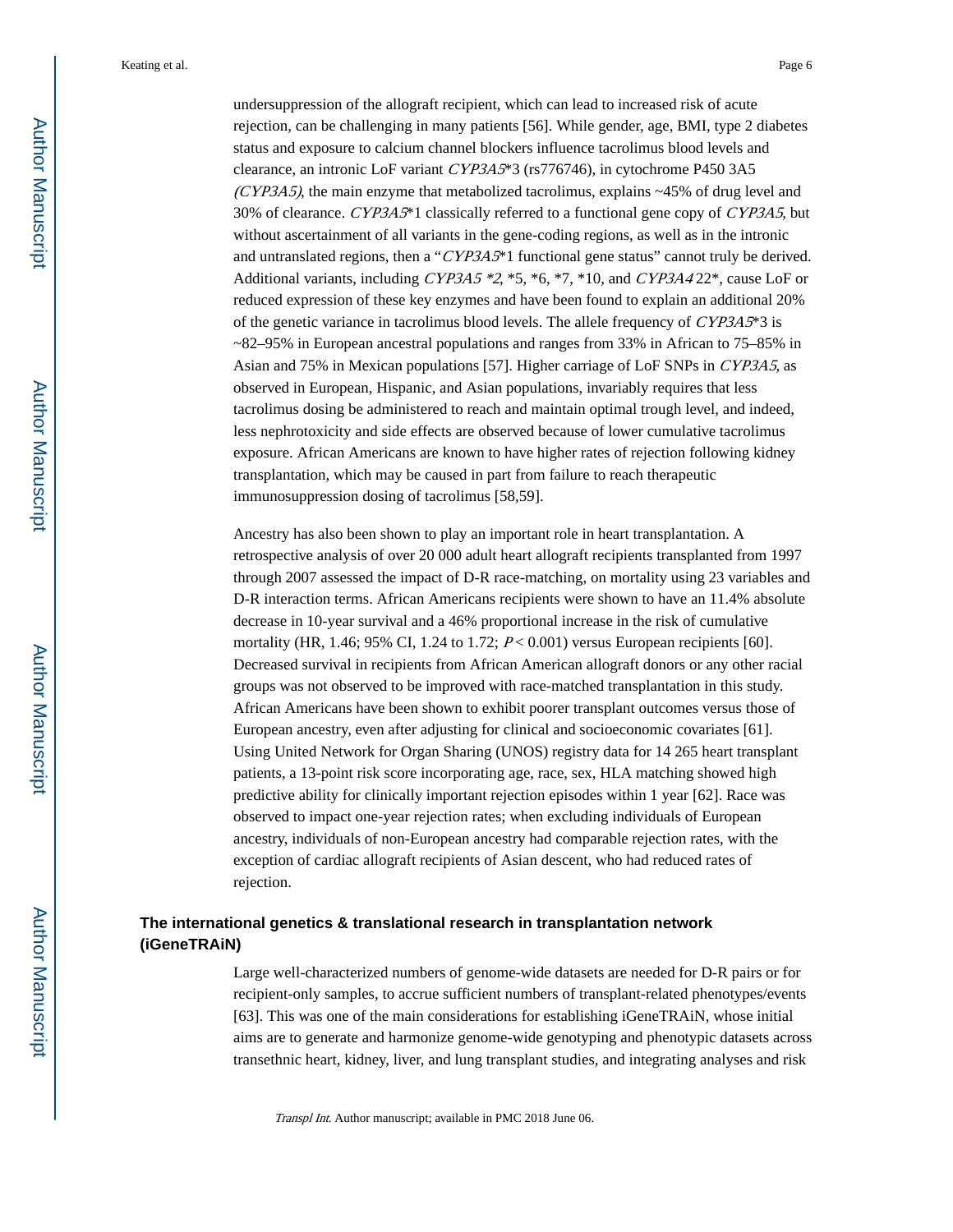models to increased statistical power to detect transplant-related outcomes ([63] and [www.igenetrain.org](http://www.igenetrain.org)).

iGeneTRAiN has now aggregated GWAS and phenotypic datasets from >48 000 DNAs from transplant subjects and controls (with >12 000 D-R pairs), collected from 1989 to present, including >1 800 heart transplant recipients and >1 000 of their respective deceased donors [49,63–67]. A dedicated GWAS array, the "TxArray," with 780 000 markers, designed for the transplant community by iGeneTRAiN, provides robust genome-wide coverage using conventional genome-wide mapping content, but with dense coverage of variants in key transplant-related regions, such as MHC, KIR and is enriched for recent pharmacogenomic and CKD related-findings [27]. Furthermore, a deep collation of all published cardiac allograft genetic association studies (and all other solid organs) up to 2015 was performed, and probes for these genetic variants were directly captured on the array to allow for metaanalyses with previous publications. A dedicated pipeline for quality control and processing of the GWAS data has been developed (see Fig. 1) for the transplant community. A number of clinically relevant transplant outcomes, including graft and patient survival, acute and chronic rejection, new-onset of diabetes after transplant (NODAT), cause of transplant, and various malignancies, are being investigated using recipient-only, donor-only, and various D-R models.

## **Diagnostics & prognostication biomarker studies of post-transplant complications**

Most transplant centers currently diagnose cardiac allograft rejection through histological evaluation of endomyocardial biopsy (EMB) from surveillance standard-of-care visits or from "for-cause" biopsies after the onset of clinically observed allograft dysfunction. EMBs are costly, highly invasive and are subject to interobserver variability and sampling errors at the histopathology level [68]. Furthermore, surveillance biopsies may detect allograft rejection after irreversible damage has already occurred. Early identification of biological markers of subclinical allograft rejection and/or injury using highly sensitive and specific assays may allow more timely intervention to preserve graft function and thus increase allograft lifespan. The development of diagnostic and prognostic biomarkers of allograft dysfunction has been a major endeavor of many groups over the last two decades, with most of the focus being on the transcriptome (mRNA and miRNA studies) and donor-derived cellfree DNA (dd-cfDNA) [69].

#### **Messenger RNA (mRNA) studies**

The Cardiac Allograft Rejection Gene Expression Observational (CARGO) study, which began in 2001 [70], collected blood and EMBs from the corresponding timepoints of heart allograft recipients across eight sites and identified altered expression of 11 genes which discriminates acute cellular rejection (ACR) from immunologically quiescence timepoints. The CARGO investigators also developed an expression-based algorithm with a score from 0 to 40, where higher scores (34 or higher) are indicative of an acute rejection episode. This assay was developed into an FDA approved in vitro diagnostic (IVD) and is available for clinical use in stable heart allograft recipients. A number of additional studies including the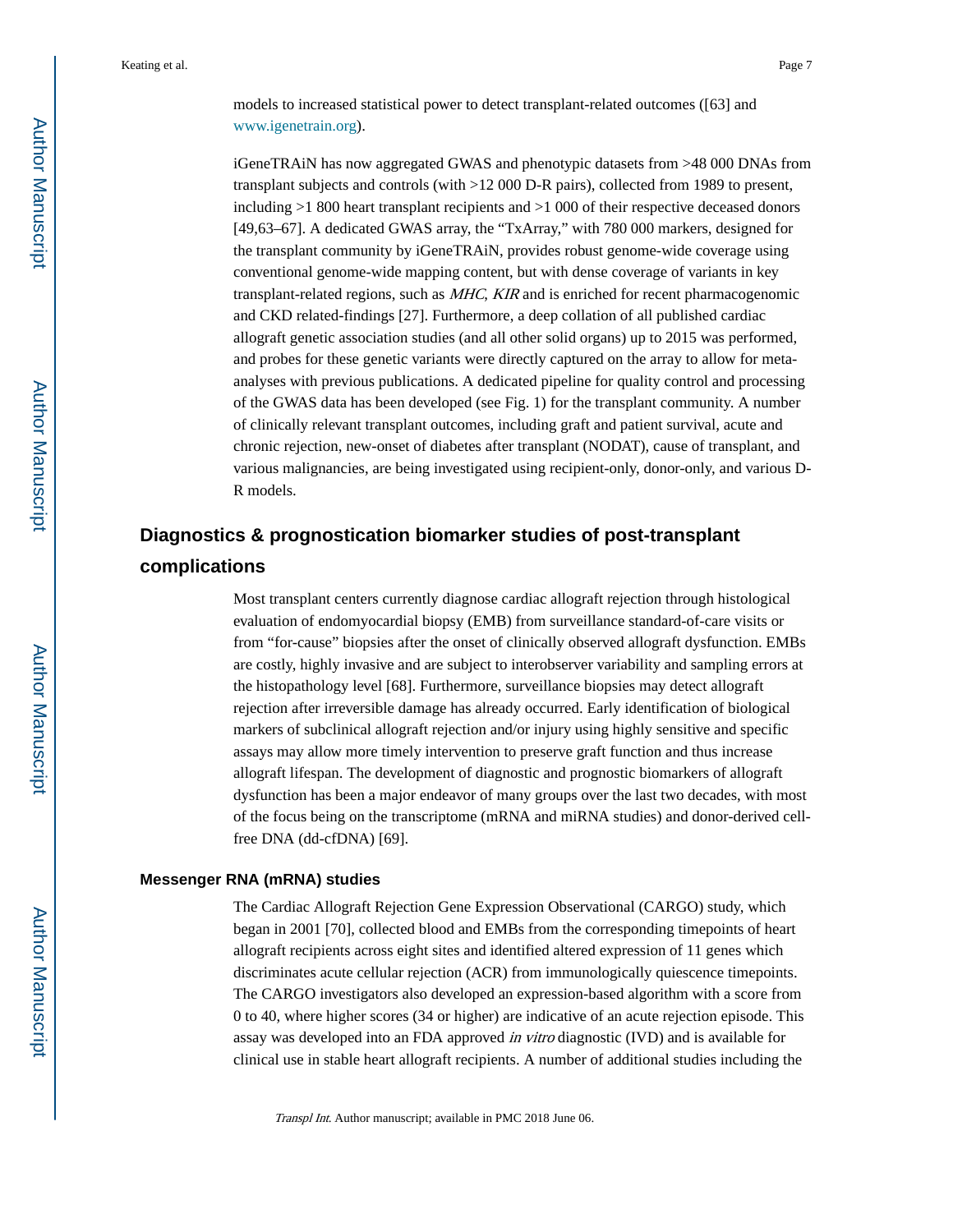Invasive Monitoring Attenuation through Gene Expression (IMAGE) Study compared AlloMap to protocol EMB as the primary means of ACR surveillance assessing primary outcomes of first rejection episodes with hemodynamic compromise allograft dysfunction, retransplantation, or death [71]. The IMAGE study observed similar outcomes in the AlloMap-alone versus EMB groups for primary outcome incidences (14.5% vs. 15.3%). The CARGO II study found that the negative predictive value (NPV) for a graft failure, retransplantation, or death was 97% where patients had an AlloMap score variability (AMV) of 0.6 (defined as the standard deviation of four Allo-Map scores collected at least 315 days post-transplantation with a 95% CI of 91.4–100) [72]. As of the middle of 2017, over 100 000 blood samples from heart transplant recipients had been subjected to AlloMap assays.

A recent cardiac allograft rejection mRNA diagnostic study examined EMBs from four French transplant centers for antibody-mediated rejection (AbMR) ( $n = 55$ ) with a control group of 55 biopsies without AbMR, and a Canadian validation cohort of 27 AbMR cases and 71 non-AbMR controls using ISHLT 2013 histopathology grading [73]. Genome-wide expression microarrays were used to molecularly characterize the entire 240 biopsies and demonstrated molecular pathways within the AbMR samples characterized by endothelial activation with microcirculatory inflammation from monocytes–macrophages and NK cells. They also showed changes in endothelial, angiogenesis, and NK cell mRNA expression profiles, including CD16A signaling and mRNAs, influenced by interferon-γ. Panels of AbMR-related transcripts demonstrated decent discrimination for AbMR biopsies versus non-AbMR: NK-related (AUC =  $0.87$ ), endothelial activation-related (AUC =  $0.80$ ), macrophage-related (AUC = 0.86), and interferon- $\gamma$ -related (AUC = 0.84) (with P < 0.0001 for all four sets). These four gene panels showed increased expression with increasing ISHLT grading of AbMR pathology ( $P < 0.001$ ) and association with DSA levels. These samples are part of a major international effort called *Molecular Microscope Diagnostic* System (MMDx) examining AbMR and T-cell mediated rejection (TCMR) and other posttransplant compilations across a range of solid organ allograft biopsies. These are, and will undoubtedly continue to be, a significant reference resource for characterization of subtypes of rejection as well as other complications of rejection such as CAV. Indeed, subsets of the expression classifiers of AbMR in the study showed association with CAV [73]. Array-based expression platforms have a number of limitations compared to more recent methods which include sequencing RNA transcripts (RNA-Seq). When comparing human T-cell activation using RNA-Seq against microarray-based-expression, RNA-Seq demonstrates superiority in dynamic range, as well as for detection of low abundance transcripts, and differentially expressed mRNA isoforms [74].

#### **MicroRNA (miRNA) studies**

Noncoding RNAs include microRNAs (miRNAs), which are typically 22 nucleotides in length, are potent regulators of transcriptional and post-transcriptional gene expression. They have been shown to disperse into the periphery circulatory system from cells within solid organs, and their small sizes make them less susceptible to RNase enzymatic degradation. Furthermore, they are generally stable in blood at room temperature for up to 48 hours, and thus, they are an attractive target to assess patterns of injury or recovery in disease processes [75]. In one of the most recent and largest cardiac allograft miRNA study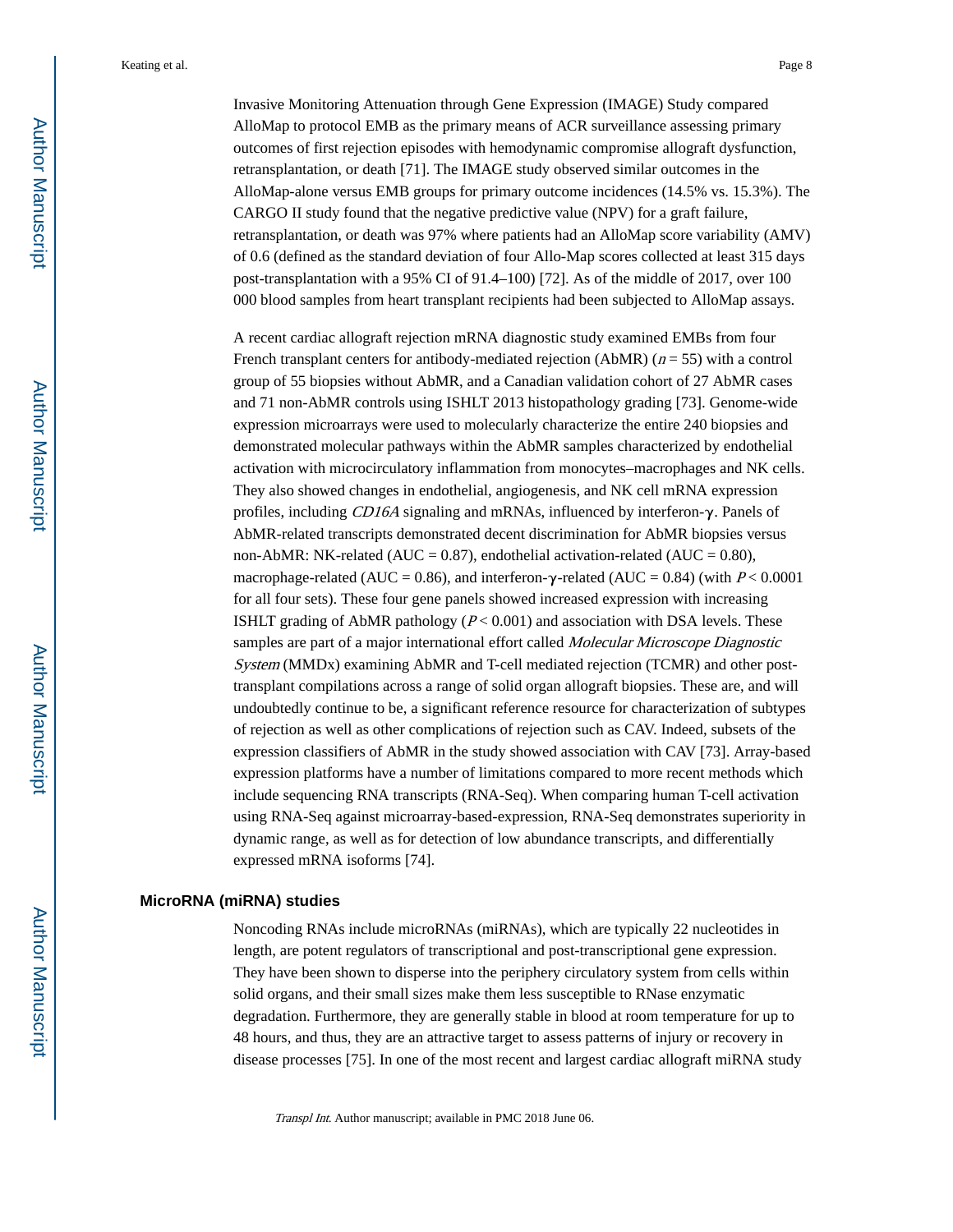conducted to date, EMBs from 113 heart transplant recipients from four French transplant sites (discovery component  $n = 60$ , validation cohort,  $n = 53$ ) [76] were screened for miRNA levels. In the discovery arm, miRNA expression was compared between EMBs and sera from patients with acute biopsy-proven allograft rejection ( $n = 30$ ) versus controls subjects without rejection ( $n = 30$ ). Seven miRNAs were observed to be differentially expressed between allograft rejection timepoints versus nonrejection biopsies ( $P < 0.0001$ ). Of these seven miRNAs, four were observed to be detectable and exhibited differential expression in sera. The ROC analyses showed that these four circulating miRNAs strongly discriminated allograft rejection versus those without rejection (all had AUC ranging from >0.93 to >0.99 with  $P < 0.0001$ ), and these signals were confirmed with an additional replication set of cardiac allograft patient sample sets. Furthermore, the discrimination capability of the four miRNAs remained significant when stratified by TCMR versus AbMR diagnoses, and time post-transplant.

#### **Cell-free circulating DNA (cfDNA) studies**

Stemming from seminal noninvasive prenatal diagnoses (NIPDs) research which assesses fetal DNA in maternal blood, the cfDNA approaches in transplantation take advantage of donor-derived circulating cfDNA (dd-cfDNA) which has been shown to increase in ratio when compared with recipient DNA after necrosis/apoptosis of donor allograft cells/tissue [77]. Panels of several hundred SNPs across the genome, whose frequencies are high in the most common human populations, can be used to discriminate donor and recipient DNA ratios in the blood of kidney, lung, and heart recipients. The dd-cfDNA method was first successfully applied in heart transplantation in a retrospective study where increased levels of dd-cfDNA were shown to correlate with ACR episodes using EMB as the reference pathological standard [78]. The clinical utility of dd-cfDNA in monitoring acute rejection was subsequently tested in a prospective heart transplant recipient study [79]. dd-cfDNA was shown to be highly elevated from day 1 post-transplant (indicative of early ischemia– reperfusion injury postsurgery), followed by a quick decline to <0.1% within a week, and remained low until a rejection event. The performance of dd-cfDNA in distinguishing ISHLT Grade 2 or 3 rejections from immunological quiescence had an observed AUC of 0.83, with a sensitivity of 58% and a specificity of 93%. The authors also outlined the use of dd-cfDNA monitoring as a prognostic monitoring assay for rejection as levels of dd-cfDNA were observed to be significantly elevated weeks to months preceding a rejection episode. As dd-cfDNA can be assessed at defined periods post-transplant, in a minimally invasive manner, and as it is essentially a quantitative read-out of donor versus recipient cfDNA, then it can also be used in a prognostic manner to monitor heart allograft status. Cell-specific ddcfDNA approaches, using methylation and/or histone mapping, to identify the cell(s) or tissue of origin of the cfDNA, are now emerging as powerful tools to delineate the underlying cause of increased dd-cfDNA [80,81].

#### **Discussion and future directions**

To date, genetic association studies in heart transplant studies have mostly been limited to the HLA and pharmacogenomic setting, although a number of large-scale GWA studies including iGeneTRAiN are now underway with GWAS from >1 800 heart allograft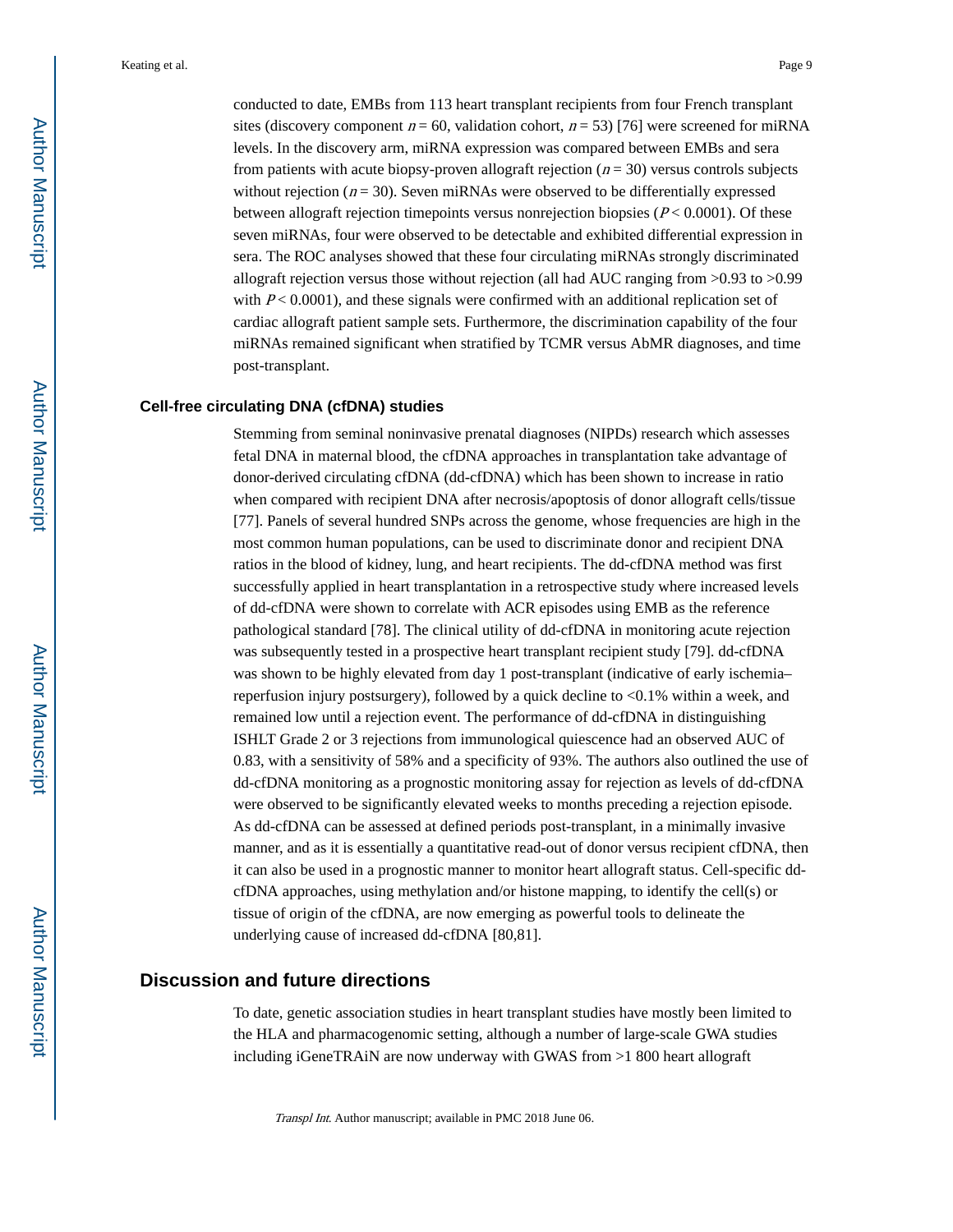recipients and >1 000 donors. There are still significant challenges that have to be overcome though and greater numbers of samples are needed, as well as collaboration between sites for more comprehensive phenotype harmonization, as adjusting for clinical and demographic recipient and donor covariates across sites can be very challenging. A wealth of existing DNA already exists for donor and recipient DNA samples from organ procurement organizations (OPOs) and HLA reference laboratories. With appropriate regulatory approval, these D-R genomic and outcome datasets can be linked with medical records (EMRs) and national-level databases such as the Scientific Registry of Transplant Recipients (SRTR), the most powerful registry in the United States, for assessment of longterm post-transplant outcomes [82]. Knowledge gained from how MHC, KIR, and mHA variants impact outcomes will facilitate greater insight into the potential biology of genomic incompatibility of D-R pairings, which may lead to better patient care through more regular monitoring of recipients paired with a higher genetic-risk donor. With the increased use of LVADs and rapid-HLA genotyping, more appropriate D-R matching prior to transplantation may be possible based on MHC/HLA, KIR, and mHA genotype combinations.

In the last decade, there have been significant advances in the development of molecular tools for the diagnoses and prognoses of acute and chronic rejection, as well as other complications post-transplant. While there are better international classifications of acute rejection, there are still significant issues with histopathology grading, and there is an increasingly clear case for molecular characterization of the EMB for diagnoses and prognostication of various outcomes. Furthermore, blood samples from the same timepoints will likely have value for immune surveillance in a minimally invasive manner as we move toward miRNA, mRNA, and dd-cfDNA laboratory developed tests (LDT) and IVD assays with better sensitivity and specificity [71,83–85]. Ultimately, with robust enough biomarkers, such approaches could lead to personalization of immunosuppression therapy to limit side effect, but great caution is needed in this area [86].

Comparing biomarker signatures across different solid organ allograft studies is also an area of major value as while there are clearly organ-specific signals in post-transplant outcomes, there is also biological overlap in a number of processes related to rejection and other posttransplant complications across all solid organ transplants. Levels of miR-21 were observed to be associated with AR, fibrosis, and CAV in heart recipients [76,87] but were also associated with ischemia–reperfusion injury, fibrosis AbMR, and other complications in kidney [88–91] and with graft dysfunction in lung allografts [92]. Furthermore, downstream miRNAs derived from miR-142 (miR-142-5p and miR-142-3p) are associated with AR, chronic rejection, and/or fibrosis across all four major solid organ transplantations [92–96]. Levels of miR-223p-3p and miR-93-5p were shown to be present in CKD stages [97], which may also have broad utility for routine monitoring of kidney function in cardiac and other allograft patients especially when combined with miRNAs that are known to have clinical utility in post-transplant surveillance. Furthermore, assessment of 10 genes expressed in blood that are diagnostic of kidney acute rejection was shown to have utility in a study of 250 blood samples from heart transplant recipients with and without acute rejection, indicating common pathways of immune activation [65].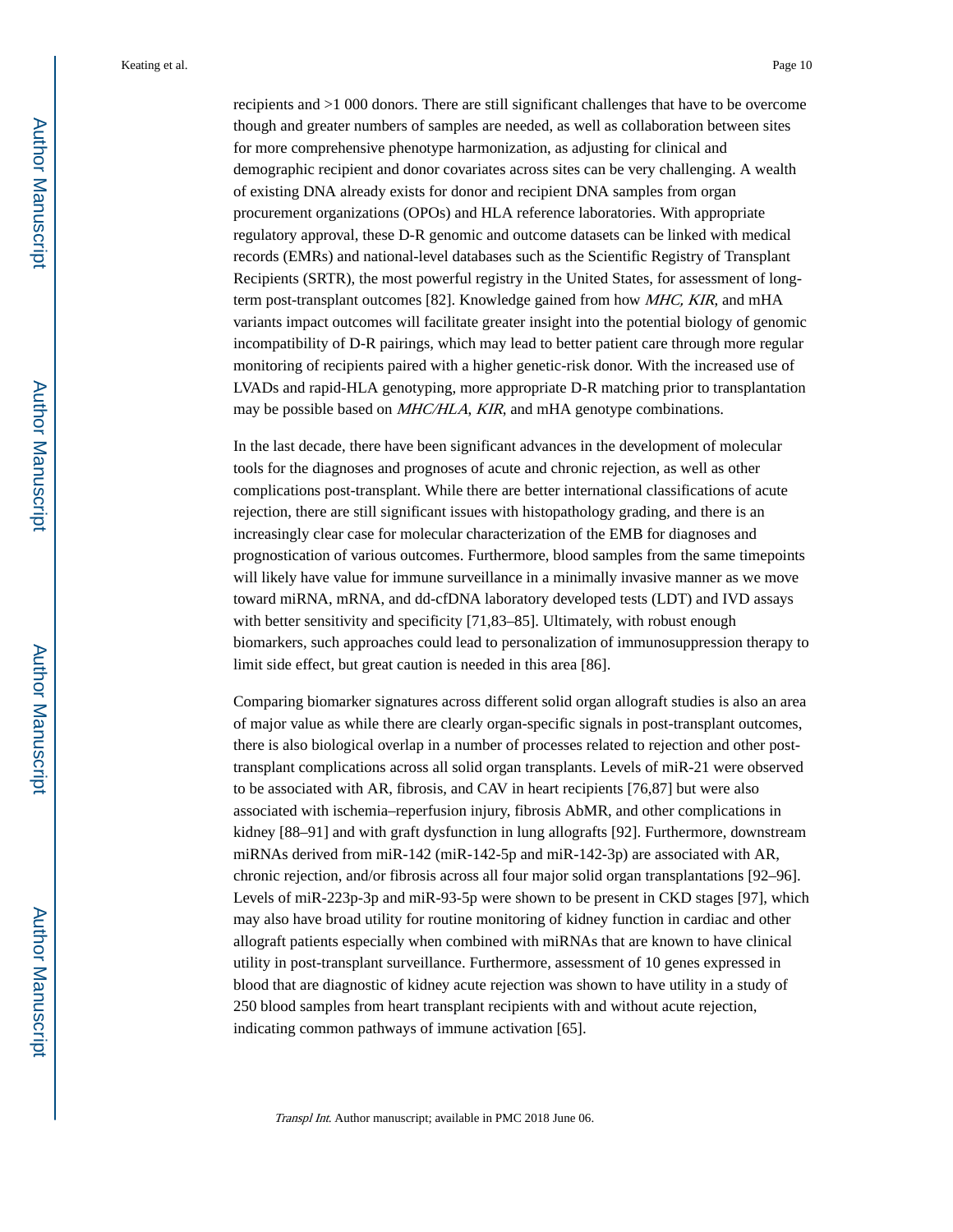Genomic and other omic applications will undoubtedly start to play a more significant role in the personalization of patient management in the heart transplant setting. Ascertaining the genetic underpinnings of various types of cardiac allograft rejection and complications posttransplantation will yield significant advances in our understanding of fundamental molecular processes involved in such processes. Identification of potential new genomic biomarkers for diagnoses and prognostication of post-transplant outcomes, as well as risk stratification of transplant patients, is also likely to result from such studies.

#### **References**

- 1. Wilhelm MJ. Long-term outcome following heart transplantation: current perspective. J Thorac Dis. 2015; 7:549. [PubMed: 25922738]
- 2. Alraies MC, Eckman P. Adult heart transplant: indications and outcomes. J Thorac Dis. 2014; 6:1120. [PubMed: 25132979]
- 3. Mathier MA, McNamara DM. Management of the patient after heart transplant. Curr Treat Options Cardiovasc Med. 2004; 6:459. [PubMed: 15496263]
- 4. Kim IK, Bedi DS, Denecke C, Ge X, Tullius SG. Impact of innate and adaptive immunity on rejection and tolerance. Transplantation. 2008; 86:889. [PubMed: 18852649]
- 5. Jarcho J, Naftel DC, Shroyer TW, et al. Influence of HLA mismatch on rejection after heart transplantation: a multiinstitutional study. The Cardiac Transplant Research Database Group. J Heart Lung Transplant. 1994; 13:583. discussion 95-6. [PubMed: 7947874]
- 6. Sigdel TK, Li L, Tran TQ, et al. Non-HLA antibodies to immunogenic epitopes predict the evolution of chronic renal allograft injury. J Am Soc Nephrol. 2012; 23:750. [PubMed: 22302197]
- 7. Terasaki PI. Deduction of the fraction of immunologic and non-immunologic failure in cadaver donor transplants. Clin Transpl. 2003:449. [PubMed: 15387129]
- 8. Picascia A, Grimaldi V, Casamassimi A, De Pascale MR, Schiano C, Napoli C. Human leukocyte antigens and alloimmunization in heart transplantation: an open debate. J Cardiovasc Transl Res. 2014; 7:664. [PubMed: 25190542]
- 9. Welter D, MacArthur J, Morales J, et al. The NHGRI GWAS Catalog, a curated resource of SNPtrait associations. Nucleic Acids Res. 2014; 42:D1001. [PubMed: 24316577]
- 10. Abecasis GR, Altshuler D, Auton A, et al. A map of human genome variation from populationscale sequencing. Nature. 2010; 467:1061. [PubMed: 20981092]
- 11. MacArthur DG, Balasubramanian S, Frankish A, et al. A systematic survey of loss-of-function variants in human protein- coding genes. Science. 2012; 335:823. [PubMed: 22344438]
- 12. Noone D, Al-Matrafi J, Tinckam K, et al. Antibody mediated rejection associated with complement factor h-related protein 3/1 deficiency successfully treated with eculizumab. Am J Transplant. 2012; 12:2546. [PubMed: 22681773]
- 13. Li YR, Levine JE, Hakonarson H, Keating BJ. Making the genomic leap in HCT: application of second-generation sequencing to clinical advances in hematopoietic cell transplantation. Eur J Hum Genet. 2014; 22:715. [PubMed: 24253860]
- 14. Kashtan CE. Renal transplantation in patients with Alport syndrome. Pediatr Transplant. 2006; 10:651. [PubMed: 16911486]
- 15. Browne G, Brown PA, Tomson CR, et al. Retransplantation in Alport post-transplant anti-GBM disease. Kidney Int. 2004; 65:675. [PubMed: 14717941]
- 16. McCarroll SA, Bradner JE, Turpeinen H, et al. Donor-recipient mismatch for common gene deletion polymorphisms in graft-versus-host disease. Nat Genet. 2009; 41:1341. [PubMed: 19935662]
- 17. Tennessen JA, Bigham AW, O'Connor TD, et al. Evolution and functional impact of rare coding variation from deep sequencing of human exomes. Science. 2012; 337:64. [PubMed: 22604720]
- 18. Venstrom JM, Pittari G, Gooley TA, et al. HLA-C-dependent prevention of leukemia relapse by donor activating KIR2DS1. N Engl J Med. 2012; 367:805. [PubMed: 22931314]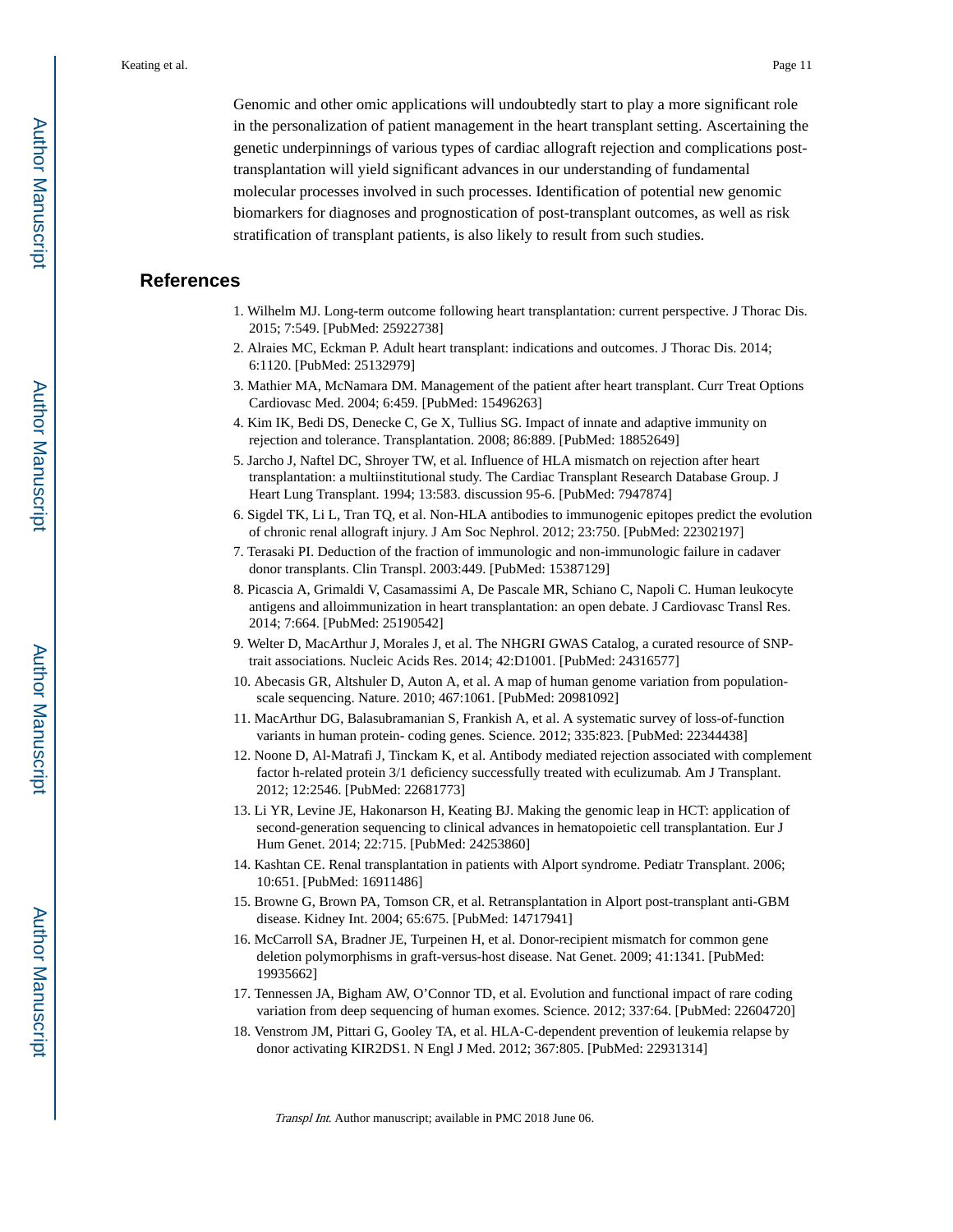- 19. Zou Y, Stastny P. The role of major histocompatibility complex class I chain-related gene A antibodies in organ transplantation. Curr Opin Organ Transplant. 2009; 14:414. [PubMed: 19610173]
- 20. Leung W, Iyengar R, Turner V, et al. Determinants of antileukemia effects of allogeneic NK cells. J Immunol. 2004; 172:644. [PubMed: 14688377]
- 21. Vampa ML, Norman PJ, Burnapp L, Vaughan RW, Sacks SH, Wong W. Natural killer-cell activity after human renal transplantation in relation to killer immunoglobulin-like receptors and human leukocyte antigen mismatch. Transplantation. 2003; 76:1220. [PubMed: 14578757]
- 22. Hodges AM, Lyster H, McDermott A, et al. Late antibody-mediated rejection after heart transplantation following the development of de novo donor-specific human leukocyte antigen antibody. Transplantation. 2012; 93:650. [PubMed: 22245878]
- 23. Mangiola M, Marrari M, Feingold B, Zeevi A. Significance of anti-HLA antibodies on adult and pediatric heart allograft outcomes. Front Immunol. 2017; 8:4. [PubMed: 28191005]
- 24. Lazarte J, Tumiati LC, Rao V, Delgado DH. New developments in HLA-G in cardiac transplantation. Hum Immunol. 2016; 77:740. [PubMed: 26707934]
- 25. Mociornita AG, Lim-Shon J, Joseph JM, Ross HJ, Rao V, Delgado DH. Can HLA-G polymorphisms predict the development of cardiac allograft vasculopathy? Hum Immunol. 2013; 74:464. [PubMed: 23261409]
- 26. Lazarte J, Goldraich L, Manlhiot C, et al. Human leukocyte antigen G single-nucleotide polymorphism −201 (CC-CC) donor-recipient genotype matching as a predictor of severe cardiac allograft vasculopathy. J Heart Lung Transplant. 2016; 35:1101. [PubMed: 27287629]
- 27. Lefranc MP, Giudicelli V, Duroux P, et al. IMGT(R), the international ImMunoGeneTics information system (R) 25 years on. Nucleic Acids Res. 2015; 43:D413. [PubMed: 25378316]
- 28. Duquesnoy RJ. Reflections on HLA epitope-based matching for transplantation. Front Immunol. 2016; 7:469. [PubMed: 27965660]
- 29. Duquesnoy RJ. Are we ready for epitope-based HLA matching in clinical organ transplantation? Transplantation. 2017; 101:1755. [PubMed: 28207632]
- 30. Trowsdale J. Genetic and functional relationships between MHC and NK receptor genes. Immunity. 2001; 15:363. [PubMed: 11567627]
- 31. Parham P, Moffett A. Variable NK cell receptors and their MHC class I ligands in immunity, reproduction and human evolution. Nat Rev Immunol. 2013; 13:133. [PubMed: 23334245]
- 32. Parham P. MHC class I molecules and KIRs in human history, health and survival. Nat Rev Immunol. 2005; 5:201. [PubMed: 15719024]
- 33. Gonzalez-Galarza FF, Christmas S, Middleton D, Jones AR. Allele frequency net: a database and online repository for immune gene frequencies in worldwide populations. Nucleic Acids Res. 2011; 39:D913. [PubMed: 21062830]
- 34. Kusnierczyk P. Are killer cell immunoglobulin-like receptor genes important for the prediction of kidney graft rejection? Arch Immunol Ther Exp (Warsz). 2013; 61:321. [PubMed: 23552952]
- 35. Park H, Rho EY, In JW, et al. The impact of HLA and KIR ligand mismatching on unrelated allogeneic hematopoietic stem cell transplantation in Korean adult patients. Ann Lab Med. 2015; 35:111. [PubMed: 25553290]
- 36. Nowak I, Magott-Procelewska M, Kowal A, et al. Killer immunoglobulin-like receptor (KIR) and HLA genotypes affect the outcome of allogeneic kidney transplantation. PLoS ONE. 2012; 7:e44718. [PubMed: 23028591]
- 37. Littera R, Piredda G, Argiolas D, et al. KIR and their HLA Class I ligands: two more pieces towards completing the puzzle of chronic rejection and graft loss in kidney transplantation. PLoS ONE. 2017; 12:e0180831. [PubMed: 28686681]
- 38. Blanco-Garcia RM, Lopez-Alvarez MR, Garrido IP, et al. CD28 and KIR2D receptors as sensors of the immune status in heart and liver transplantation. Hum Immunol. 2011; 72:841. [PubMed: 21742001]
- 39. Jia X, Han B, Onengut-Gumuscu S, et al. Imputing amino acid polymorphisms in human leukocyte antigens. PLoS ONE. 2013; 8:e64683. [PubMed: 23762245]
- 40. Dilthey AT, Moutsianas L, Leslie S, McVean G. HLA\*IMP–an integrated framework for imputing classical HLA alleles from SNP genotypes. Bioinformatics. 2011; 27:968. [PubMed: 21300701]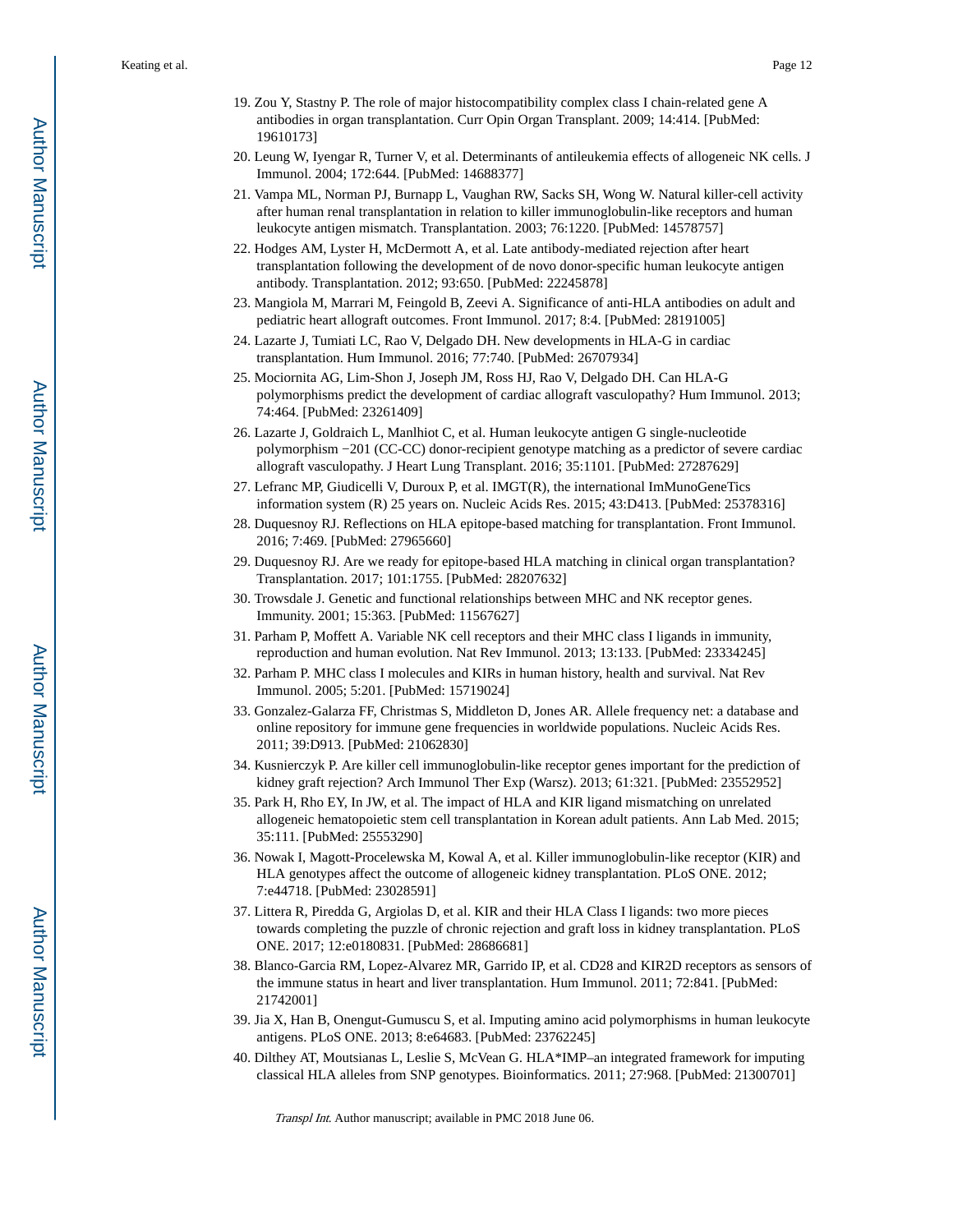- 41. Zheng X, Shen J, Cox C, et al. HIBAG–HLA genotype imputation with attribute bagging. Pharmacogenomics J. 2014; 14:192. [PubMed: 23712092]
- 42. Vukcevic D, Traherne JA, Naess S, et al. Imputation of KIR types from SNP variation data. Am J Hum Genet. 2015; 97:593. [PubMed: 26430804]
- 43. Bosch-Vizcaya A, Rodriguez-Romanos R, Nieto JB, et al. Effect of mismatching for mHA UTA2-1 on clinical outcome after HLA-identical sibling donor allo-SCT. Bone Marrow Transplant. 2015; 50:298. [PubMed: 25330223]
- 44. Jung H, Ki CS, Kim JW, Kang ES. Frequencies of 10 autosomal minor histocompatibility antigens in Korean population and estimated disparities in unrelated hematopoietic stem cell transplantation. Tissue Antigens. 2012; 79:42. [PubMed: 22150369]
- 45. Gratwohl A, Dohler B, Stern M, Opelz G. H-Y as a minor histocompatibility antigen in kidney transplantation: a retrospective cohort study. Lancet. 2008; 372:49. [PubMed: 18603158]
- 46. Tan JC, Wadia PP, Coram M, et al. H-Y antibody development associates with acute rejection in female patients with male kidney transplants. Transplantation. 2008; 86:75. [PubMed: 18622281]
- 47. McCarthy MI, Abecasis GR, Cardon LR, et al. Genome-wide association studies for complex traits: consensus, uncertainty and challenges. Nat Rev Genet. 2008; 9:356. [PubMed: 18398418]
- 48. Stapleton CP, Conlon PJ, Phelan PJ. Using omics to explore complications of kidney transplantation. Transpl Int. 2018; 31:251. [PubMed: 28892567]
- 49. Birdwell KA, Grady B, Choi L, et al. Use of a DNA biobank linked to electronic medical records to characterize pharmacogenomic predictors of tacrolimus dose requirement in kidney transplant recipients. Pharmacogenet Genomics. 2012; 22:32. [PubMed: 22108237]
- 50. Khush KK, Pawlikowska L, Menza RL, et al. Beta-adrenergic receptor polymorphisms and cardiac graft function in potential organ donors. Am J Transplant. 2012; 12:3377. [PubMed: 22994654]
- 51. Gallardo ME, Garcia-Pavia P, Chamorro R, et al. Mitochondrial haplogroups associated with endstage heart failure and coronary allograft vasculopathy in heart transplant patients. Eur Heart J. 2012; 33:346. [PubMed: 21821846]
- 52. Meyer UA, Zanger UM, Schwab M. Omics and drug response. Annu Rev Pharmacol Toxicol. 2013; 53:475. [PubMed: 23140244]
- 53. Relling MV, Krauss RM, Roden DM, et al. New Pharmacogenomics Research Network: an open community catalyzing research and translation in precision medicine. Clin Pharmacol Ther. 2017; 102:897. [PubMed: 28795399]
- 54. Caudle KE, Klein TE, Hoffman JM, et al. Incorporation of pharmacogenomics into routine clinical practice: the Clinical Pharmacogenetics Implementation Consortium (CPIC) guideline development process. Curr Drug Metab. 2014; 15:209. [PubMed: 24479687]
- 55. Staatz CE, Tett SE. Clinical pharmacokinetics and pharmacodynamics of tacrolimus in solid organ transplantation. Clin Pharmacokinet. 2004; 43:623. [PubMed: 15244495]
- 56. Pouche L, Stojanova J, Marquet P, Picard N. New challenges and promises in solid organ transplantation pharmacogenetics: the genetic variability of proteins involved in the pharmacodynamics of immunosuppressive drugs. Pharmacogenomics. 2016; 17:277. [PubMed: 26799749]
- 57. Smith AV. Manipulating hapmap data using haploview. CSH Protoc. 2008; 2008 pdb prot5025.
- 58. Lamba JK, Lin YS, Schuetz EG, Thummel KE. Genetic contribution to variable human CYP3Amediated metabolism. Adv Drug Deliv Rev. 2002; 54:1271. [PubMed: 12406645]
- 59. Matas AJ, Smith JM, Skeans MA, et al. OPTN/SRTR 2013 annual data report: kidney. Am J Transplant. 2015; 15(Suppl 2):1.
- 60. Allen JG, Weiss ES, Arnaoutakis GJ, et al. The impact of race on survival after heart transplantation: an analysis of more than 20,000 patients. Ann Thorac Surg. 2010; 89:1956. discussion 63-4. [PubMed: 20494056]
- 61. Kirklin JK. Is biopsy-proven cellular rejection an important clinical consideration in heart transplantation? Curr Opin Cardiol. 2005; 20:127. [PubMed: 15711199]
- 62. Kilic A, Weiss ES, Allen JG, et al. Simple score to assess the risk of rejection after orthotopic heart transplantation. Circulation. 2012; 125:3013. [PubMed: 22634267]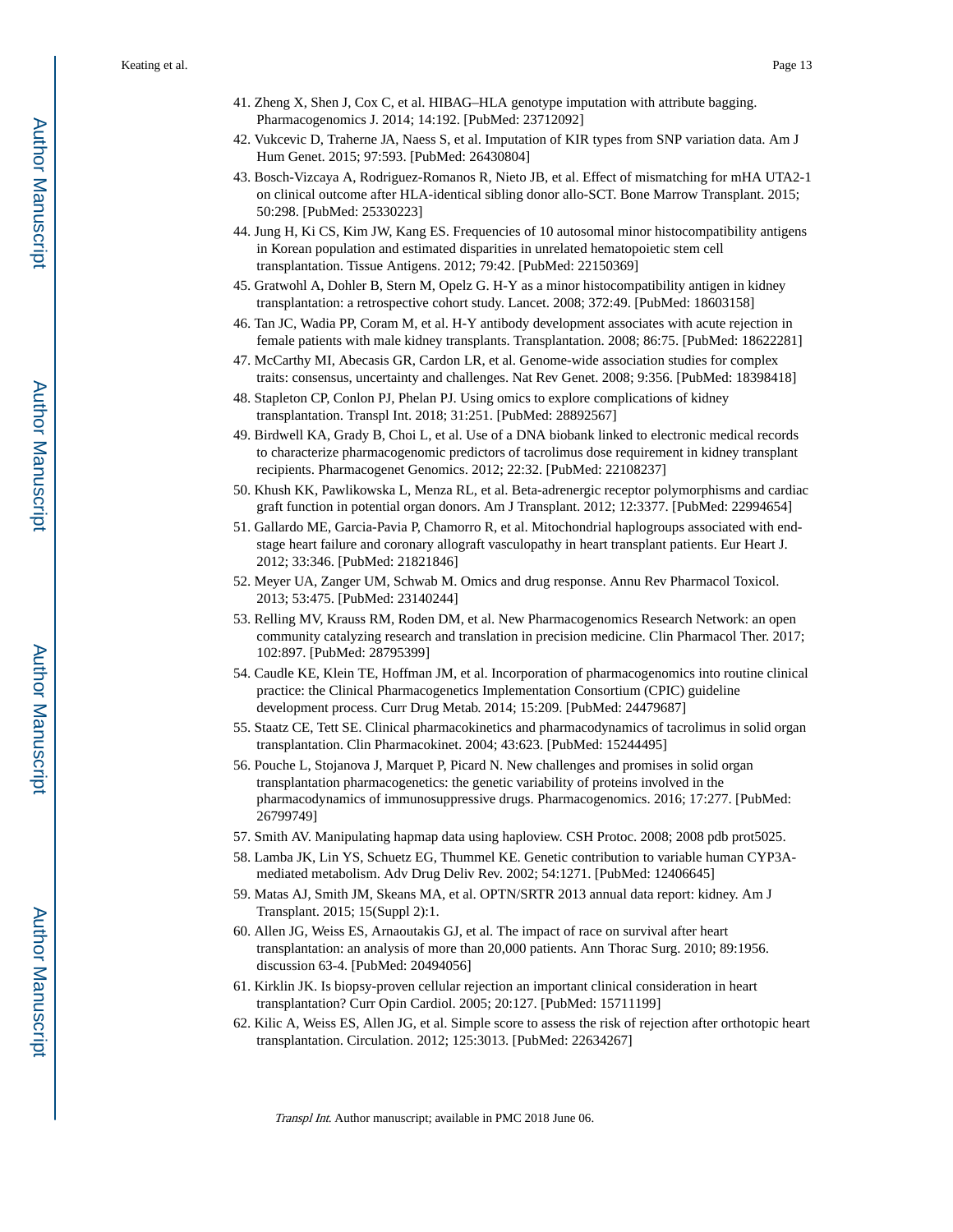- 63. Keating BJ, van Setten J, Jacobson PA, et al. Design and implementation of the international genetics and translational research in transplantation network. Transplantation. 2015; 99:2401. [PubMed: 26479416]
- 64. Koller MT, van Delden C, Muller NJ, et al. Design and methodology of the Swiss Transplant Cohort Study (STCS): a comprehensive prospective nationwide long-term follow-up cohort. Eur J Epidemiol. 2013; 28:347. [PubMed: 23546766]
- 65. Li L, Khush K, Hsieh SC, et al. Identification of common blood gene signatures for the diagnosis of renal and cardiac acute allograft rejection. PLoS ONE. 2013; 8:e82153. [PubMed: 24358149]
- 66. Zijlstra LE, Constantinescu AA, Manintveld O, et al. Improved long-term survival in Dutch heart transplant patients despite increasing donor age: the Rotterdam experience. Transpl Int. 2015; 28:962. [PubMed: 25486862]
- 67. Sammani A, Wind AM, Kirkels JH, et al. Thirty years of heart transplantation at the University Medical Centre Utrecht. Neth Heart J. 2017; 25:516. [PubMed: 28247245]
- 68. Winters GL. The challenge of endomyocardial biopsy interpretation in assessing cardiac allograft rejection. Curr Opin Cardiol. 1997; 12:146. [PubMed: 9192483]
- 69. Yang JY, Sarwal MM. Transplant genetics and genomics. Nat Rev Genet. 2017; 18:309. [PubMed: 28286337]
- 70. Deng MC, Eisen HJ, Mehra MR, et al. Noninvasive discrimination of rejection in cardiac allograft recipients using gene expression profiling. Am J Transplant. 2006; 6:150. [PubMed: 16433769]
- 71. Pham MX, Teuteberg JJ, Kfoury AG, et al. Gene-expression profiling for rejection surveillance after cardiac transplantation. N Engl J Med. 2010; 362:1890. [PubMed: 20413602]
- 72. Crespo-Leiro MG, Stypmann J, Schulz U, et al. Performance of gene-expression profiling test score variability to predict future clinical events in heart transplant recipients. BMC Cardiovasc Disord. 2015; 15:120. [PubMed: 26452346]
- 73. Loupy A, Duong Van Huyen JP, Hidalgo L, et al. Gene expression profiling for the identification and classification of antibody-mediated heart rejection. Circulation. 2017; 135:917. [PubMed: 28148598]
- 74. Zhao S, Fung-Leung WP, Bittner A, Ngo K, Liu X. Comparison of RNA-Seq and microarray in transcriptome profiling of activated T cells. PLoS ONE. 2014; 9:e78644. [PubMed: 24454679]
- 75. Carissimi C, Fulci V, Macino G. MicroRNAs: novel regulators of immunity. Autoimmun Rev. 2009; 8:520. [PubMed: 19200459]
- 76. Duong Van Huyen JP, Tible M, Gay A, et al. MicroRNAs as non-invasive biomarkers of heart transplant rejection. Eur Heart J. 2014; 35:3194. [PubMed: 25176944]
- 77. Crespo-Leiro MG, Barge-Caballero G, Couto-Mallon D. Noninvasive monitoring of acute and chronic rejection in heart transplantation. Curr Opin Cardiol. 2017; [Epub ahead of print]. doi: 10.1097/HCO.0000000000000400
- 78. Snyder TM, Khush KK, Valantine HA, Quake SR. Universal noninvasive detection of solid organ transplant rejection. Proc Natl Acad Sci U S A. 2011; 108:6229. [PubMed: 21444804]
- 79. De Vlaminck I, Valantine HA, Snyder TM, et al. Circulating cell-free DNA enables noninvasive diagnosis of heart transplant rejection. Sci Transl Med. 2014; 6:241ra77.
- 80. Cheng THT, Jiang P, Tam JCW, et al. Genomewide bisulfite sequencing reveals the origin and time-dependent fragmentation of urinary cfDNA. Clin Biochem. 2017; 50:496. [PubMed: 28238813]
- 81. Snyder MW, Kircher M, Hill AJ, Daza RM, Shendure J. Cell-free DNA comprises an in vivo nucleosome footprint that informs its tissues-of-origin. Cell. 2016; 164:57. [PubMed: 26771485]
- 82. Leppke S, Leighton T, Zaun D, et al. Scientific Registry of Transplant Recipients: collecting, analyzing, and reporting data on transplantation in the United States. Transplant Rev (Orlando). 2013; 27:50. [PubMed: 23481320]
- 83. Roedder S, Sigdel T, Salomonis N, et al. The kSORT assay to detect renal transplant patients at high risk for acute rejection: results of the multicenter AART study. PLoS Med. 2014; 11:e1001759. [PubMed: 25386950]
- 84. Kurian SM, Williams AN, Gelbart T, et al. Molecular classifiers for acute kidney transplant rejection in peripheral blood by whole genome gene expression profiling. Am J Transplant. 2014; 14:1164. [PubMed: 24725967]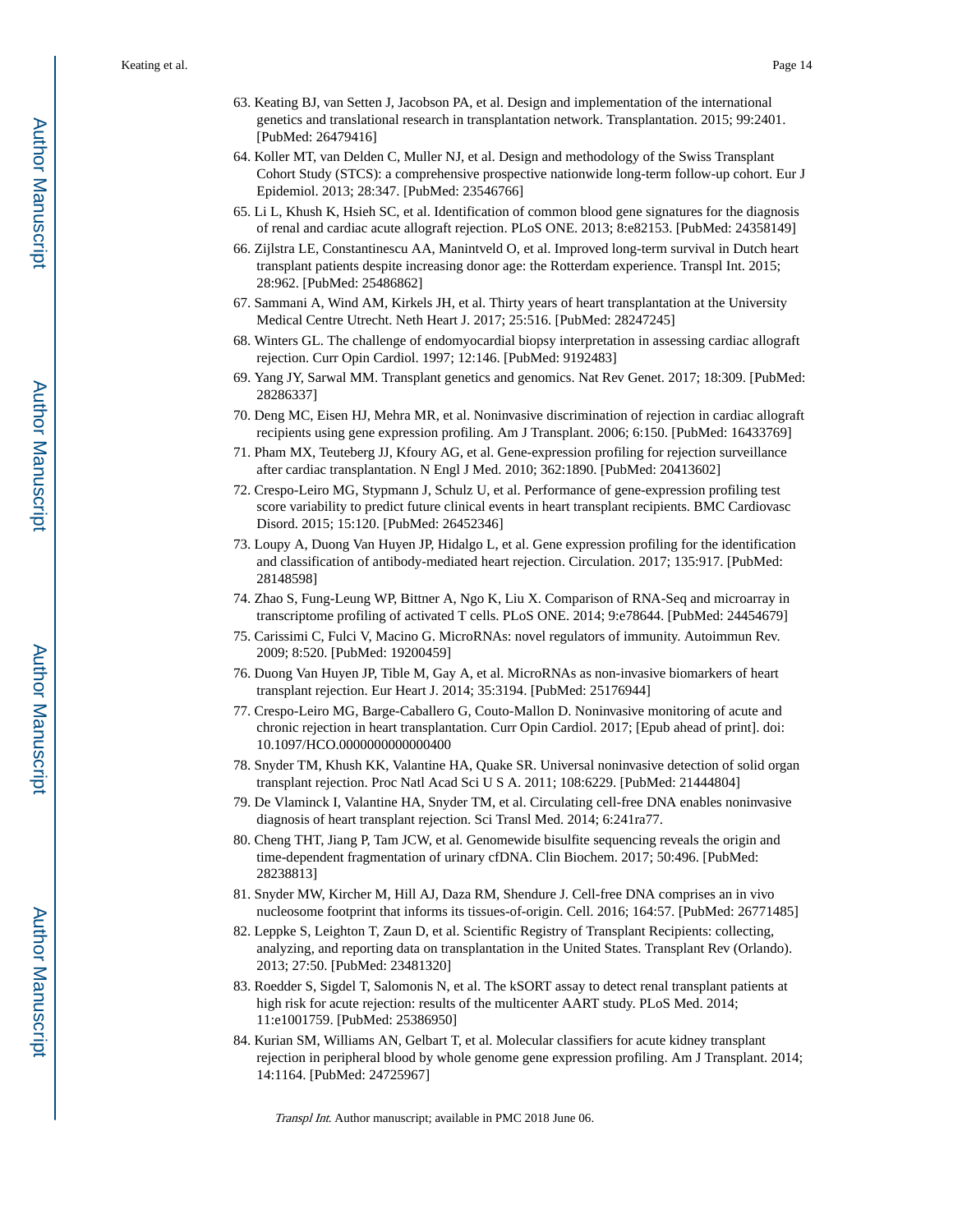- 85. Bloom RD, Bromberg JS, Poggio ED, et al. Cell-free DNA and active rejection in kidney allografts. J Am Soc Nephrol. 2017; 28:2221. [PubMed: 28280140]
- 86. Hricik DE, Formica RN, Nickerson P, et al. Adverse outcomes of tacrolimus withdrawal in immune-quiescent kidney transplant recipients. J Am Soc Nephrol. 2015; 26:3114. [PubMed: 25925687]
- 87. Gupta SK, Itagaki R, Zheng X, et al. miR-21 promotes fibrosis in an acute cardiac allograft transplantation model. Cardiovasc Res. 2016; 110:215. [PubMed: 26865549]
- 88. Xu Z, Sharma M, Gelman A, Hachem R, Mohanakumar T. Significant role for microRNA-21 affecting toll-like receptor pathway in primary graft dysfunction after human lung transplantation. J Heart Lung Transplant. 2017; 36:331. [PubMed: 27773452]
- 89. Godwin JG, Ge X, Stephan K, Jurisch A, Tullius SG, Iacomini J. Identification of a microRNA signature of renal ischemia reperfusion injury. Proc Natl Acad Sci U S A. 2010; 107:14339. [PubMed: 20651252]
- 90. Chau BN, Xin C, Hartner J, et al. MicroRNA-21 promotes fibrosis of the kidney by silencing metabolic pathways. Sci Transl Med. 2012; 4:121ra18.
- 91. Oghumu S, Bracewell A, Nori U, et al. Acute pyelonephritis in renal allografts: a new role for microRNAs? Transplantation. 2014; 97:559. [PubMed: 24521778]
- 92. Su S, Zhao Q, He C, et al. miR-142-5p and miR-130a-3p are regulated by IL-4 and IL-13 and control profibrogenic macrophage program. Nat Commun. 2015; 6:8523. [PubMed: 26436920]
- 93. Anglicheau D, Sharma VK, Ding R, et al. MicroRNA expression profiles predictive of human renal allograft status. Proc Natl Acad Sci U S A. 2009; 106:5330. [PubMed: 19289845]
- 94. Danger R, Paul C, Giral M, et al. Expression of miR-142-5p in peripheral blood mononuclear cells from renal transplant patients with chronic antibody-mediated rejection. PLoS ONE. 2013; 8:e60702. [PubMed: 23577151]
- 95. Scian MJ, Maluf DG, David KG, et al. MicroRNA profiles in allograft tissues and paired urines associate with chronic allograft dysfunction with IF/TA. Am J Transplant. 2011; 11:2110. [PubMed: 21794090]
- 96. Wei L, Gong X, Martinez OM, Krams SM. Differential expression and functions of microRNAs in liver transplantation and potential use as non-invasive biomarkers. Transpl Immunol. 2013; 29:123. [PubMed: 24001411]
- 97. Ulbing M, Kirsch AH, Leber B, et al. MicroRNAs 223-3p and 93 in patients with chronic kidney disease before and after renal transplantation. Bone. 2017; 95:115. [PubMed: 27866993]
- 98. Wang K, Li M, Hadley D, et al. PennCNV: an integrated hidden Markov model designed for highresolution copy number variation detection in whole-genome SNP genotyping data. Genome Res. 2007; 17:1665. [PubMed: 17921354]
- 99. Purcell S, Neale B, Todd-Brown K, et al. PLINK: a tool set for whole-genome association and population-based linkage analyses. Am J Hum Genet. 2007; 81:559. [PubMed: 17701901]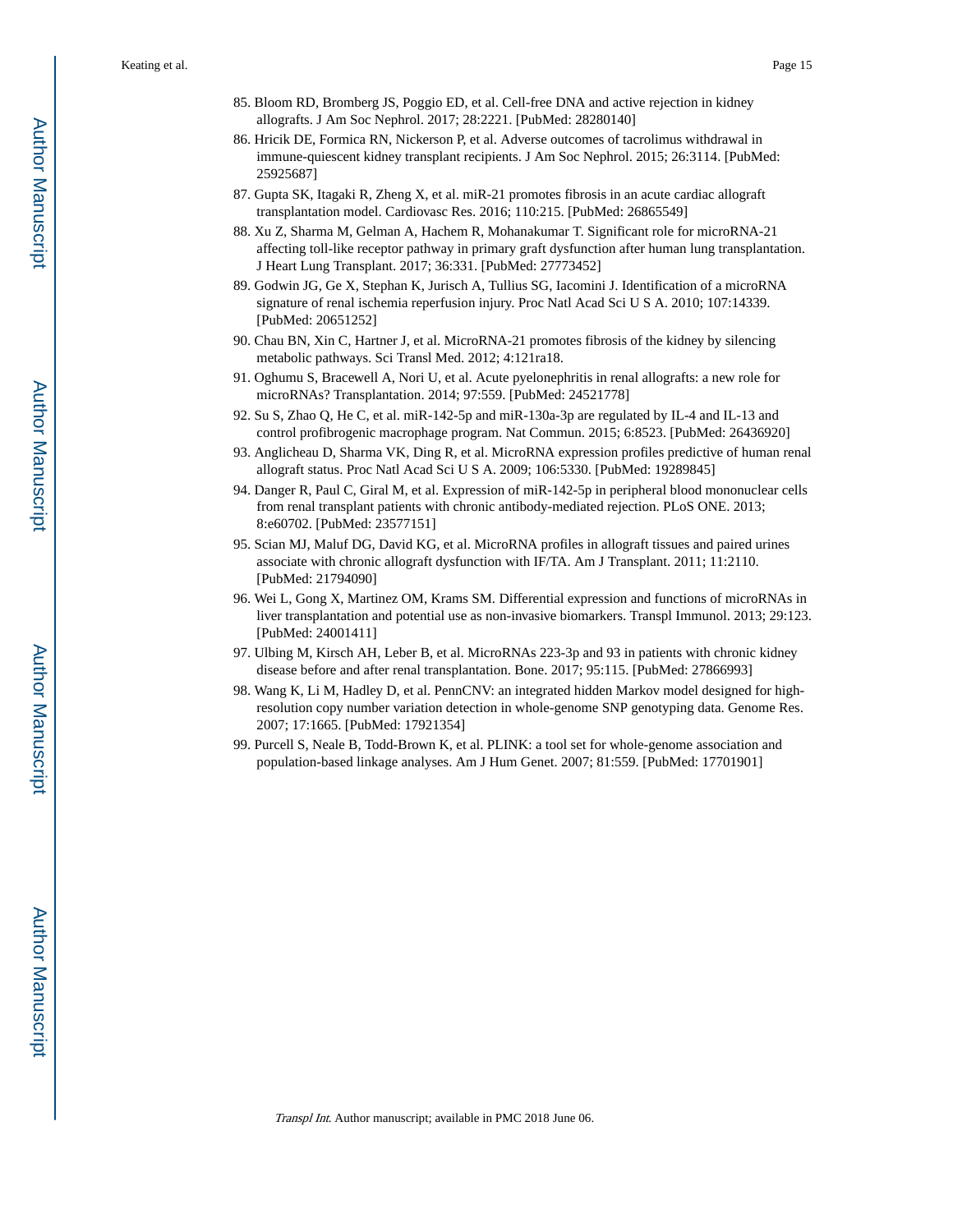

#### **Figure 1.**

iGeneTRAiN Genome-wide association study analyses (GWAS) pipelines. The genomewide association study analyses (GWAS) for The International Genetics & Translational Research in Transplantation Network (iGeneTRAiN) is illustrated from assessment of the DNA quality for the different studies, through to the wet-laboratory processing of the genome-wide genotyping plates to generate several hundreds of thousands of SNP/SNV genotype calls. The pipelines for genome-wide imputation (IMPUTE2 and ShapeIT) HLA (SNP2HLA, HLA\*IMP) and KIR (KIR\*IMP) are generated and phased. The loss-offunction (LoF) pipeline using VEP and LOFTEE utilizes the phased imputed GWAS data (typically 15 million variants) and copy number variant (CNV) is generated from the raw image files using standard Affymetrix pipelines or PennCNV [98]. The donor–recipient interaction analyses utilized the imputed LoF and CNV datasets, using ancestry data derived from the GWAS data and other means including genome-wide amino acid mismatches.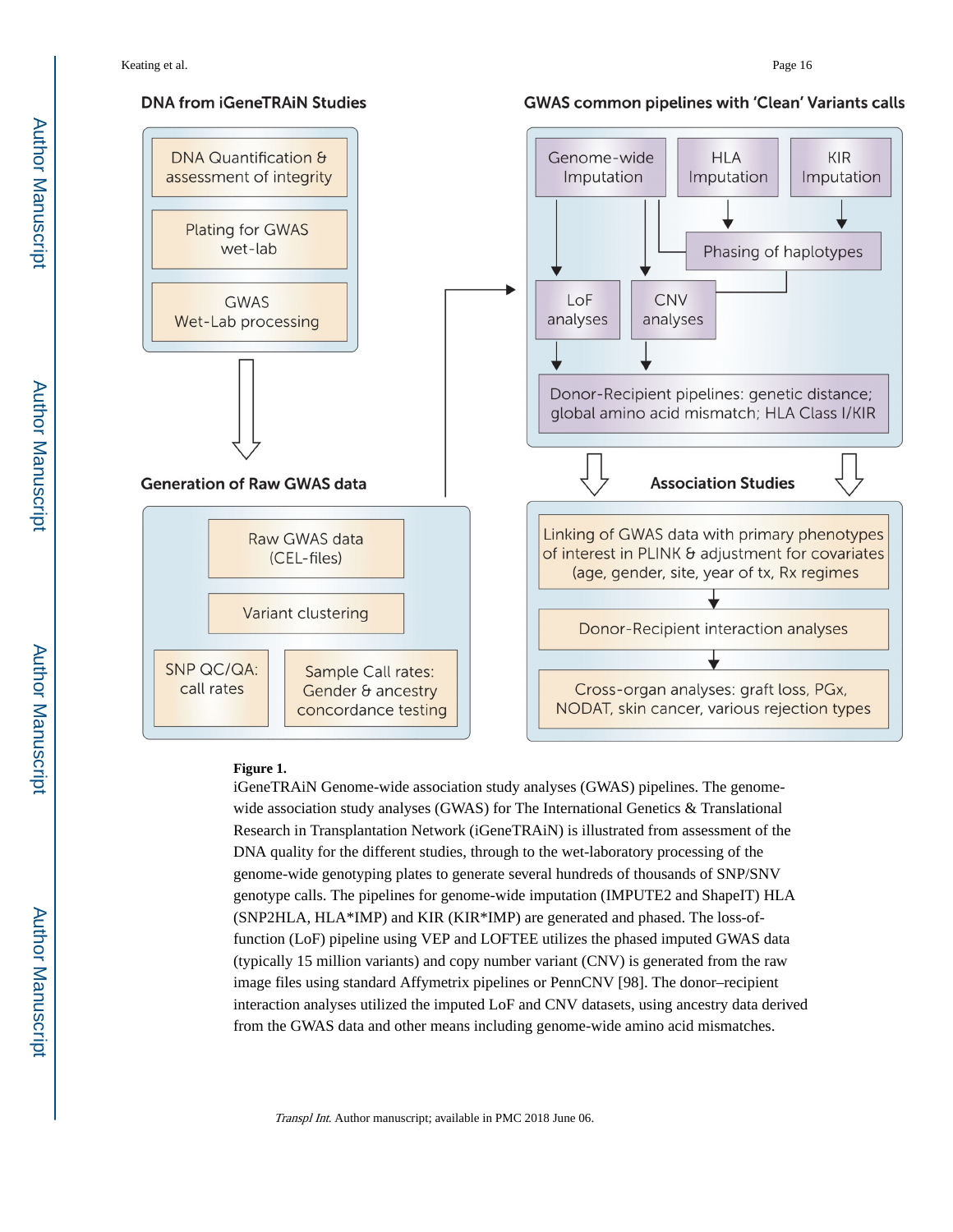Finally, the phenotypes and covariates of interest are integrated with the various GWASderived datasets primarily using PLINK [99].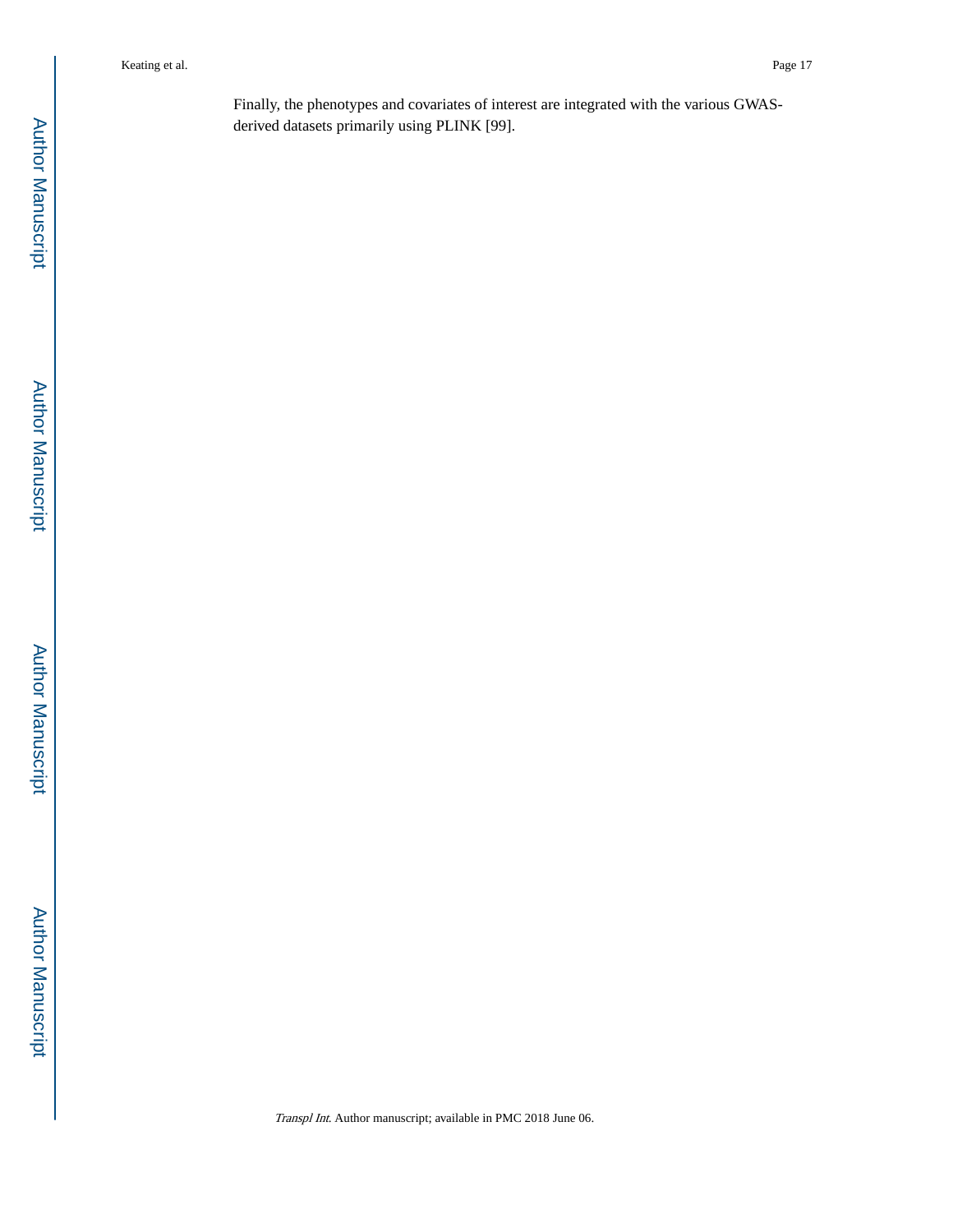| Drug class(es)                 | Drug              | Gene(s)                                               | FDA Label for PGx testing                       | PharmGKB level<br>of evidence    | CPIC level (s)                                                                           | CPIC publications (PMID)                      |
|--------------------------------|-------------------|-------------------------------------------------------|-------------------------------------------------|----------------------------------|------------------------------------------------------------------------------------------|-----------------------------------------------|
| Immunosuppression              | Azathioprine      | TPMT, NUDT15                                          | Testing recommended (TPMT)                      | IA, IB                           | A, A/B                                                                                   | 21270794;23422873 (TPMT)                      |
|                                | Cyclophosphamide  | TP53, SOD2, GSTP1,<br>MTHFR                           |                                                 | 2B, 2B, 2A, 2A                   | D, D, C/D, C                                                                             |                                               |
|                                | Cyclosporine      | CYP3A4CYP3A5                                          |                                                 | 2B                               | Ò                                                                                        |                                               |
|                                | Mercaptopurine    | TPMT, NUDT15                                          | Testing recommended (TPMT)                      | 1A, 1B                           | A, A/B                                                                                   | 21270794;23422873 (TPMT)                      |
|                                | Methotrexate      | MTRR, ATIC, ABCB1,<br>SLCOIBI, MTHFR                  |                                                 | 2B, 2B, 2A, 2A,<br>2A            | $\mathop{\text{\rm D}}\limits_{\text{\rm C}}$ D, C, D, C, $\mathop{\text{\rm C}}\limits$ |                                               |
|                                | Mycophenolic acid | <b>HPRT1</b>                                          | Actionable PG <sub>x</sub>                      |                                  | $\mathbf{a}$                                                                             |                                               |
|                                | Sirolimus         | CYP3A5                                                |                                                 | 2A                               | Õ                                                                                        |                                               |
|                                | Tacrolimus        | CYP3A4CYP3A5                                          |                                                 | 2A, 1A                           | C, A                                                                                     | 25801146 (CYP3A5)                             |
| <b>Statins</b>                 | Atorvastatin      | LDLR, KIF6, COQ2, APOE                                | Actionable PGx (LDLR)                           | $-$ , 2B, 2B, 2A                 | D, D, D, C                                                                               |                                               |
|                                | Cerivastatin      | <b>SLCOIBI</b>                                        |                                                 | 2A                               | $\mathbf{\underline{m}}$                                                                 |                                               |
|                                | Pravastatin       | KIF6, SLCO1B1                                         |                                                 | 2B, 2A                           | D, C                                                                                     |                                               |
|                                | Simvastatin       | ABCBI, SLCOIBI                                        |                                                 | 2A, 1A                           | CD, A                                                                                    | 22617227;24918167 (SLCO1B1)                   |
| Anti-Diabetic                  | Metformin         | SLC47A2, C11orf65                                     |                                                 | 2B, 2B                           | D, D                                                                                     |                                               |
| Anti-arrhythmic                | Propafenone       | CYP2D6                                                | Actionable PG <sub>x</sub>                      | 2A                               | $\cup$                                                                                   |                                               |
| Anti-hypertensive              | Ace Inhibitors    | KCNIP4, ACE                                           |                                                 | 2A                               | $\mathbf{D}$                                                                             |                                               |
|                                | Digoxin           | ABCBI                                                 |                                                 | 2A                               | S                                                                                        |                                               |
| Anti-hypertensive/Beta blocker | Propranolol       | CYP2D6                                                | Informative PG <sub>x</sub>                     | $\overline{a}$                   | $\cup$                                                                                   |                                               |
| Diuretic                       | Spironolactone    | <b>IGOV</b>                                           |                                                 | 2B                               | $\Box$                                                                                   |                                               |
| <b>Blood</b> thinner           | Acenocoumarol     | CYP4F2, CYP2C9                                        |                                                 | 2B, 2A                           | B, B                                                                                     |                                               |
|                                | Aspirin           | PTGS1, LTC4S, GPIBA,<br>HLA-DPB1                      |                                                 | 2B, 2B, 2B, 2B                   | D, D, D, C                                                                               |                                               |
|                                | Clopidogrel       | CYP2C19, CES1                                         | Actionable PGx (CYP2C19)                        | IA, 2B                           | A, CD                                                                                    | 21716271;23698643 (CYP2C19)                   |
|                                | Phenprocoumon     | CYP4F2                                                |                                                 | 2A                               | $\mathbf{u}$                                                                             |                                               |
|                                | Warfarin          | PROS1, PROC, VKORC1,<br>CYP2C9, GGCX, CALU,<br>CYP4F2 | Actionable PGx (PROS1,<br>PROC, VKORC1, CYP2C9) | $-,-1$ A, 1A, 2B, 2B, 2B, 1B, 2B | D, D, A, A, D,<br>D, A                                                                   | 21900891;28198005 (VKORC1,<br>CYP2C9, CYP4F2) |
| Osteoporosis                   | Bisphosphonates   | FDPS                                                  |                                                 | 2B                               | $\Box$                                                                                   |                                               |
| Antibiotic                     | Nalidixic acid    | G6PD                                                  | Actionable PG <sub>x</sub>                      |                                  | $\mathbf{r}$                                                                             |                                               |

Transpl Int. Author manuscript; available in PMC 2018 June 06.

Keating et al. Page 18

Author Manuscript

**Table 1**

Commonly used drugs in transplantation and their pharmacogenes of importance.

Commonly used drugs in transplantation and their pharmacogenes of importance.